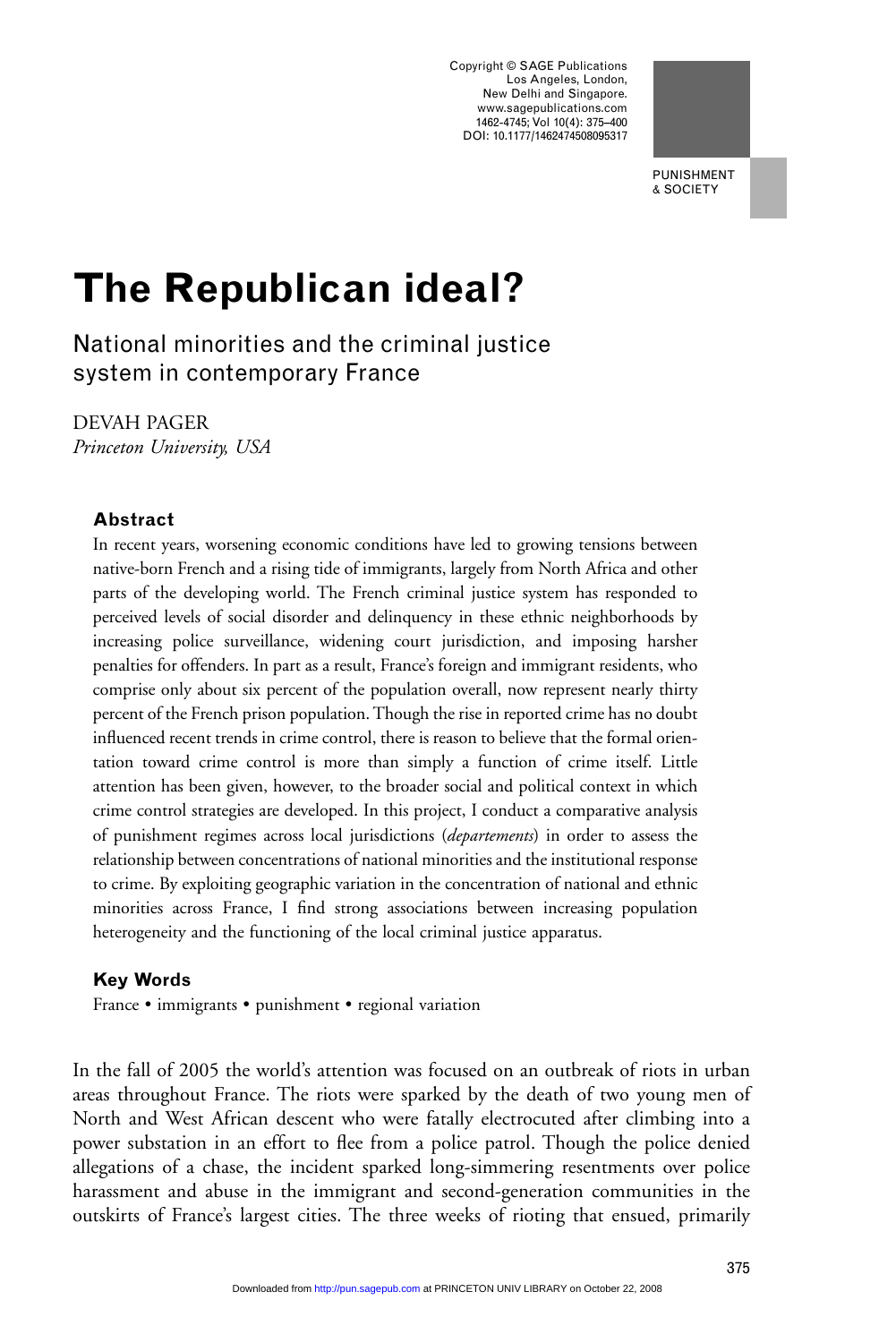involving young men of North African descent, made widely visible the profound challenges of integration and assimilation facing France today.

In contrast to allegations by minority residents of targeted harassment, many in France perceive minority communities to be the sites of rising crime and pervasive social disorder. Calls for more police and stricter surveillance have led to new crime policy initiatives intended to manage the rising threat of crime. In light of these competing claims, it is difficult to assess whether particular high-profile police incidents are revealing of broader patterns of unequal treatment, or whether the added security emphasis in minority communities is rather a straightforward response to higher rates of crime in these areas. Unfortunately, very few analyses have attempted to investigate factors that influence local crime control strategies. Moreover, due to France's restrictions on collecting ethnic statistics, it is difficult to assess the degree to which local crime enforcement strategies may be shaped by the ethnic composition of the resident population. In this study, I bring unique data to bear in an investigation of criminal justice practices in France and their relationship to the changing cultural landscape. More specifically, I provide a comparative analysis of punishment regimes across local jurisdictions (*départements*) in order to assess the relationship between concentrations of national minorities and the institutional response to crime.<sup>1</sup> By exploiting geographic variation in the concentration of national and ethnic minorities across France, we can attempt to isolate the effect of increasing population heterogeneity on the functioning of the local criminal justice apparatus.

# **NATIONAL MINORITIES AND ETHNIC TENSION IN FRANCE**

The composition of France's immigrant pool has shifted dramatically in recent decades from neighboring European countries to those south of the Mediterranean. With a majority of recent immigration originating in North Africa and other developing countries, France has confronted a culture shock as its once largely 'homogenous' nation becomes a multiethnic society composed of peoples with vastly different cultural and historical traditions. Though France has had high levels of immigration since the mid-19th century, it is commonly argued that today's immigrants – either because of changing economic conditions or because of their more distant cultural origins – remain more separate from mainstream French society and have greater difficulty (or present more resistance) in the process of assimilation. From heated protests over the wearing of the veil to the recent urban riots, the struggles of contemporary immigration have called into question the longstanding French model of immigrant incorporation (Bowen, 2004).

Friction around issues of immigration has provided abundant fodder for political mobilization. Indeed, the 2002 presidential elections in France caught the world's attention after the surprising victory in the primaries of extreme-right leader Jean-Marie Le Pen. Le Pen was infamous for his strong xenophobic statements and overt hostility toward immigrants. Though Le Pen's supporters represented a mere 20 percent of the population, and though he was defeated by a landslide in the final vote, the building tension around economic insecurity, crime, and immigration resonated in Le Pen's political platform.

In fact, current anti-immigrant sentiments are by no means limited to those at the extreme right. Rather, a majority of French citizens express some degree of dissatisfaction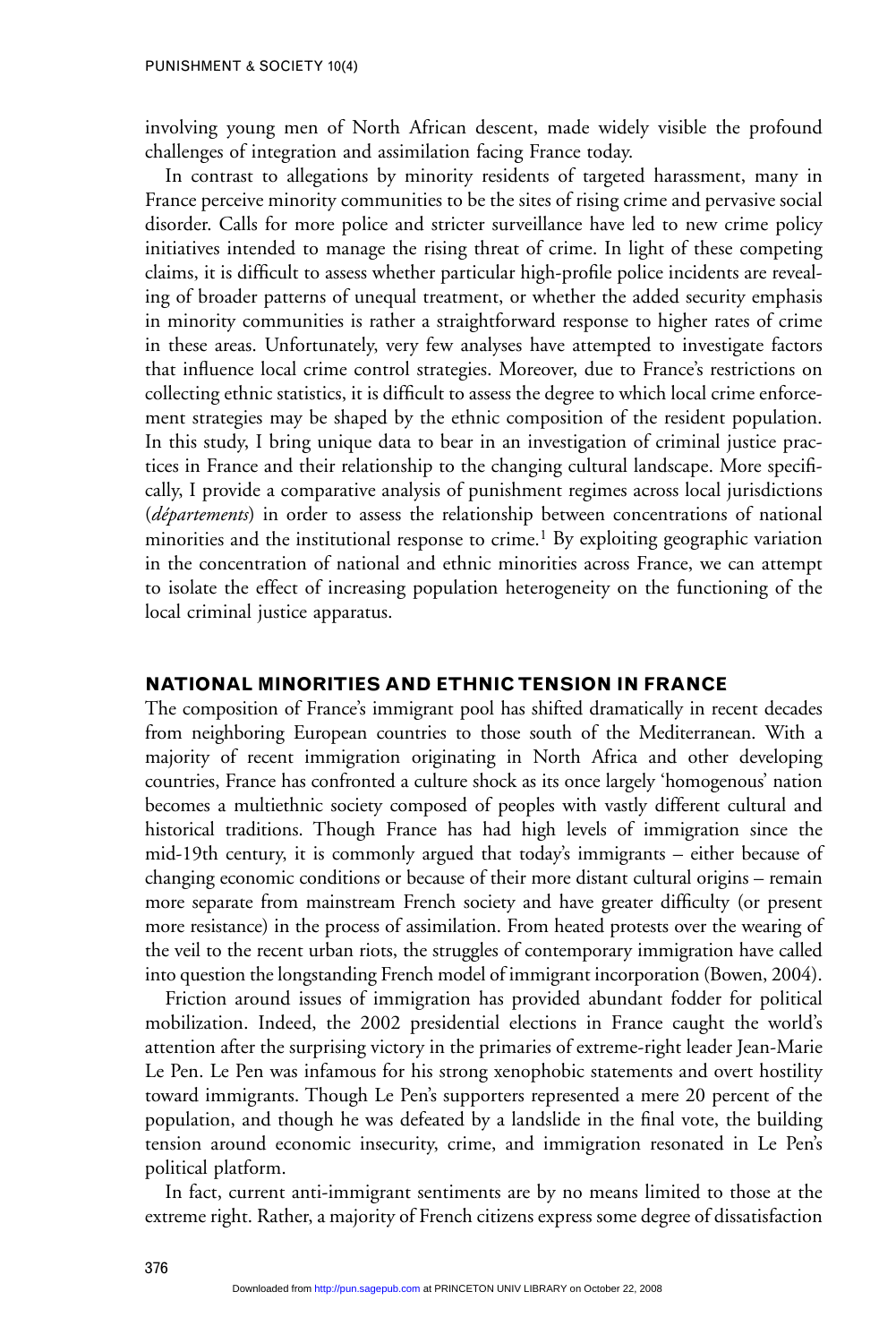with the presence or level of immigrants. In a survey conducted by the *Commission Nationale Consultative des Droits de l'Homme* in 2000, nearly two-thirds of respondents said that there were too many foreigners in France. More specifically, 63 percent of respondents said there were too many Arabs, compared to 43 percent who said there were too many blacks and 21 percent who said there were too many Asians. Note that this survey was conducted in the year 2000, before 9/11 and the recent wave of anti-Arab sentiment had set in. Clearly the issue of immigration – in particular the immigration of Arabs – represents a sensitive subject for a majority of French citizens.2

The pervasiveness of current anti-immigrant sentiment must be understood in the context of France's recent social and economic circumstances. France has experienced a sustained period of economic depression, with the unemployment rate quadrupling in the past three decades. Likewise, crime rates have been on the rise, with an associated increase in perceptions of insecurity (Robert et al., 2001; Robert and Pottier, 2006). These problems of economic instability and social disorder are often blamed on immigrants and their descendants, with immigrant neighborhoods viewed as sites of pervasive crime and social disorder (Mucchielli, 2003).<sup>3</sup> Indeed, according to a recent Eurobarometer survey, 54 percent of French respondents believe that the presence of people from minority groups increases unemployment (SORA, 2001). Likewise, more than half of French respondents agreed that the presence of people from minority groups is a cause of insecurity (51%, up from 46% just 3 years earlier) (SORA, 2001), with an earlier survey reporting nearly a quarter of respondents agreeing that immigrants are 'the cause of delinquency and violence' (Eurobarometer 30, 1988).

The strong link in public perceptions between immigrants and social problems has likewise infiltrated political discussions and policy development. Beyond the inflammatory statements of the far right, moderate and left political leaders have likewise shown inclinations toward tightening controls on immigration and increasing security measures in immigrant neighborhoods. According to Body-Gendrot (2001: 922), 'In 1998, it was decided at the national level that the police and the *gendarmes* would be redeployed to "sensitive" urban neighborhoods to combat the prevailing fear of crime'. In this context, the reference to 'sensitive' neighborhoods most often represents a politically correct code word for poor neighborhoods with high concentrations of immigrants and their descendants. Likewise a series of laws have been put into place that strengthen the punishment for lower order offenses, similar to the zero-tolerance policies of New York's former Mayor Giuliani (Rashbaum, 2002). While not directly targeting immigrants or ethnic minorities, these laws disproportionately affect those living in poor neighborhoods or with unstable housing, which correspondingly affects large numbers of immigrants and/or national minorities (Body-Gendrot, 2001). The 'problem' of immigration in France, therefore, has become a central focus of popular and political discussions of contemporary social problems.

# **NATIONAL MINORITIES AND THE CRIMINAL JUSTICE SYSTEM IN FRANCE**

Perceptions of crime and disorder in immigrant neighborhoods certainly have some basis in reality. Indeed, the association between immigrants and crime is largely supported by trends in criminal justice statistics, which show an extremely disproportionate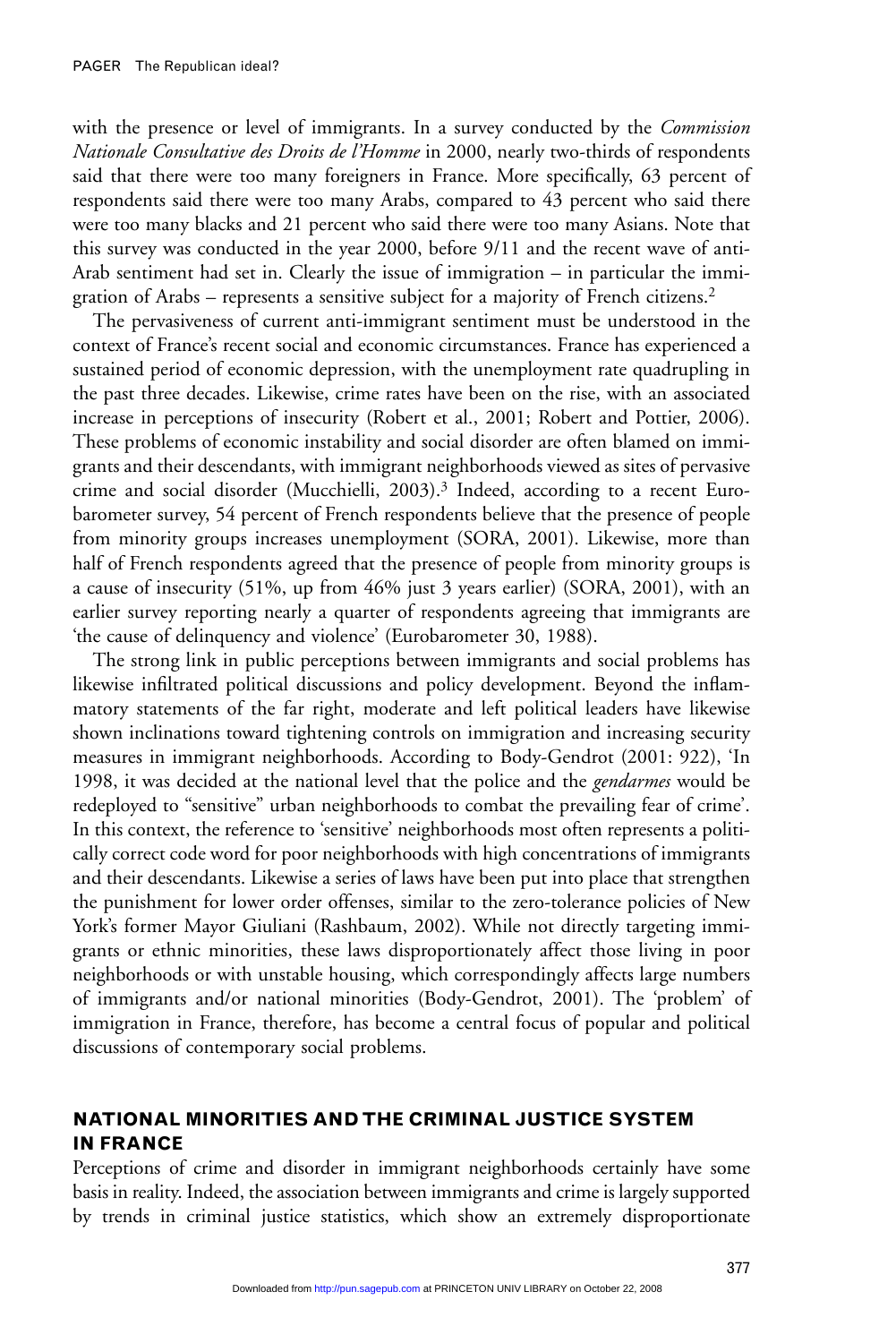representation of foreign citizens at each stage of the criminal justice system. $4 \text{ In } 1999$ , non-citizens represented just under 6 percent of the population, relative to 19 percent of all suspects, 16 percent of those convicted, 30 percent of those sentenced to closed prison terms, and 52 percent of those sentenced to prison terms of 5 years or more (Ministere de la Justice, 1999; Ministere de l'Interieur, 2002; see also Tournier and Robert, 1991; Jackson, 2005).<sup>5</sup> In the aggregate, therefore, foreigners are far more heavily represented in the criminal justice system than their presence in the general population would predict.

These national averages provide important information about the disparities that exist between foreigners and nationals in criminal justice involvement. At the same time, however, aggregate statistics leave a great deal of important information unknown. It is difficult, for example, to determine whether the observed disparities are due to higher rates of criminal activity among immigrants, harsher enforcement of criminal activity among immigrants, or some combination of the two (Levy, 1987). Likewise, while national averages present a fairly clear picture of the overrepresentation of foreigners in the criminal justice system, these aggregate data typically provide no information about the social, economic, and political context in which these relationships emerge.<sup>6</sup> Given that foreigners are more likely to be unemployed, to be young, and to live in precarious conditions, it is difficult to discern the degree to which their overrepresentation is the result of citizenship status itself as opposed to an array of contextual factors that may be correlated with both nationality and criminal involvement. In the present study, I offer two new strategies for improving our understanding of these complex processes. First, in my analysis I calibrate measures of criminal justice interventions with corresponding levels of crime in order to isolate and examine institutional variation in the response to crime. It is not merely the frequency or severity of punishment that I wish to measure therefore; it is the frequency or severity of punishment relative to a given amount of crime. Second, I include extensive controls for social, demographic, economic, and political characteristics that may be correlated with criminal justice intervention. In this way, we can attempt to gain a more direct measurement of how criminal justice responses may be shaped by social factors other than crime; in particular, I emphasize the concentration of national minorities.

### **REGIONAL VARIATION IN THE JUDICIAL PROCESS**

The judicial system in France is governed by a highly centralized state bureaucracy within the Ministry of Justice. Public prosecutors and judges are recruited and trained by this centralized agency, and then deployed throughout the country according to staffing needs. Despite the fact that all relevant judicial actors are trained by and accountable to the same central authority, however, substantial regional variation has been found at the local level. Judges and prosecutors enjoy high levels of discretion in the handling of cases, with the decisions to pursue or dismiss charges, to detain suspects, to assign alternative mediation, or to pursue criminal prosecution differing widely across jurisdictions (Hodgson, 2002a). Unlike the American 'adversarial' system in which prosecutor and defense attorney are pitted against one another in the gathering and presentation of evidence, France relies on an 'inquisitorial' approach in which the public prosecutor and/or investigating judge manage all aspects of the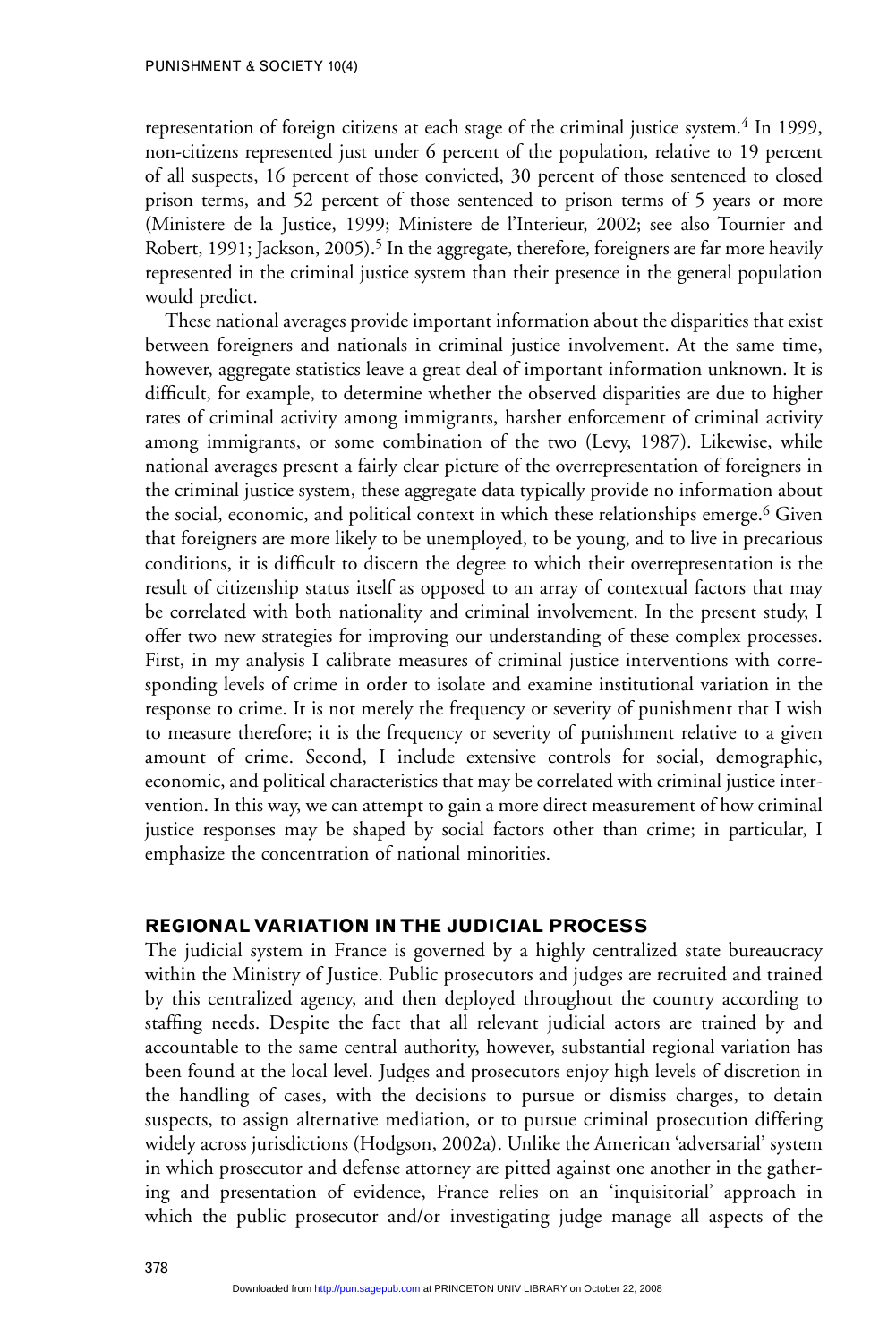investigation, with the responsibility of representing the rights of both the victim and the accused (Tomlinson, 1983). While some argue that this system promotes greater equality by reducing the influence of disparities in legal counsel (because lawyers play a very small role in the investigative process), others have pointed to the arbitrary or discriminatory decisions by police, prosecutors, and judges that go largely unchecked.

For example, Hodgson (2002b) reports from interview data with public magistrates one prosecutor who emphasized the degree to which individual discretion can affect the handling of cases:

'The fact that evidence must all be in writing does not prevent us from having a significant amount of leeway . . .. I am not at all tolerant of sexual offenses, but I had a colleague who just didn't give a damn. It depends on your personality.' (2002b: 250)

Another respondent acknowledged making systematic judgments based on the ethnicity of the defendant. In the interview, he states, '"He was an Arab. Of course I asked for a prison sentence"' (Hodgson, 2002b: 251).

While ethnographic and observational studies have provided extraordinary insights into the local dynamics of judicial processes (McKillop, 1998; Hodgson, 2002b), there has not, to date, been a systematic investigation of variation in judicial proceedings at the local level.7 In this study, I seek to redress these deficiencies by conducting an analysis of criminal procedure at the level of the *departement*. The *departement* is the primary local administrative unit of the State, and represents the smallest unit of analysis for which systematic data can be obtained. In this analysis, I investigate the outcomes of several stages of criminal justice proceedings as a function of the social, economic, demographic, and political characteristics of the local area, with particular attention to the influence of national minorities on the severity of criminal justice interventions.

# **MEASURING SOCIAL AND ECONOMIC CONTEXT**

## **Social science and the Republican ideal**

In the United States, race and ethnicity represent highly salient political identities and a common basis for collective action. Recognized as strong and enduring sources of identity, these categories form the basis of comparisons in assessing inequalities and special needs within the population. Consistent with the privileging of these identities, Federal OMB Directive 15 *requires* that all federal statistics (in addition to private sector records in compliance with equal employment standards) be gathered with identifiers for five racial and two ethnic categories (Federal Register, 1997).<sup>8</sup> It is intimately woven into the fabric of the American consciousness, therefore, to think and act in terms of racial or ethnic communities.

In France, by sharp contrast, the State has chosen a markedly different path. Influenced by the Enlightenment ideals of the 18th century, France holds a longstanding inclusive orientation to the diversity of its citizenship, encouraging active assimilation and integration of newcomers toward the preservation of a national unity. These principles, referred to as 'the Republican ideal', support the recognition of all citizens as equal in the eyes of the State without differentiation on the basis of race, ethnicity,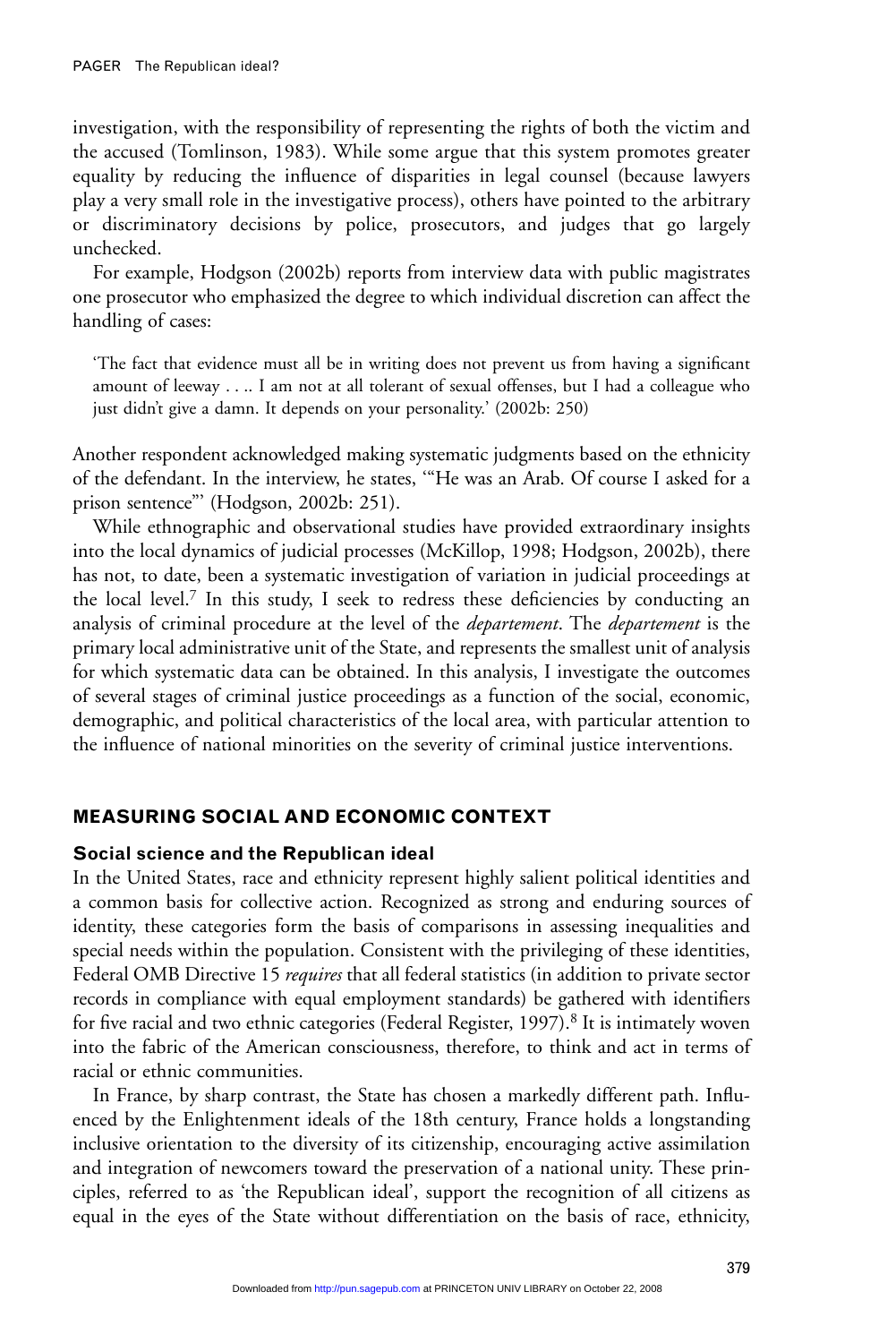religion, or country of origin. As is commonly emphasized, '*Il n'y a que des citoyens*'. As a direct enactment of this Republican ideology, the State prohibits the collection of public statistics on the race, ethnicity, or religion of individuals (Simon, 1998). The registration of such information, it is argued, directs attention to the differences across groups and maintains salient distinctions among various peoples. Instead, France maintains a strongly assimilationist stance on immigration and ethnic diversity, seeking to facilitate the rapid and complete integration of immigrants into a common French society. As a result, there exist no official estimates of the ethnic (or religious) composition of France (though varying estimates are widely cited), let alone how each group fares relative to others (see Kaltenbach and Tribalat, 2002). For researchers interested in inequality, therefore, issues of race/ethnicity can rarely be systematically addressed.<sup>9</sup>

Because of these logistical, and in fact, normative barriers to studying ethnic differences in France, researchers have, to a large degree, shied away from investigations of ethnic inequality (Zauberman and Levy, 2003). While there exist ethnographic casestudies focusing on the plight of ethnic minorities (especially minority youth) (e.g. Jobard, 2002), very little evidence is available to assess the degree to which minorities experience systematically different outcomes within the social and institutional context of French society.

The only relevant distinction available in French administrative records and survey data is that of citizenship. As citizenship is the primary criterion for access to the Republic, many public statistics provide separate tabulations by nationality and country of origin. These data provide useful information concerning the status of the first generation of various groups (and, in some cases, their young children); the adult children of immigrants, however, and those of later generations are largely lost in French social surveys (Alba and Silberman, 2001).

In the present study, I make use of the available data to focus on national minorities in France in order to view differences in the administration of criminal justice procedures by ethnicity and national origin. It is important to note, however, that the problems of assimilation and ethnic inequality may persist or increase across later generations, despite the lack of data to formally investigate such claims (see, for example, Tribalat, 1995; Mucchielli, 2002, 2003).

## **DATA AND METHODS**

National sample data and local-area statistics are not easy to access in France. Some data, like the national population census, are 'officially' publicly available; but only certain variables or crosstabulations are available in electronic format. Other variables from the census must be copied by hand from published tables or accessed electronically only with special permission. Other data, like local area criminal justice statistics, are not made public at all. Considered sensitive data by the Ministry of Justice, most department level criminal justice statistics are kept out of the public domain. Moreover, even for those with special access to the data, few records are available in electronic format. The majority of these data, even in restricted format, are available only in published tables, and must be copied by hand before any multivariate analysis becomes possible. Not surprisingly, given the barriers to access and analysis, very few studies of the French criminal justice system have made use of these data.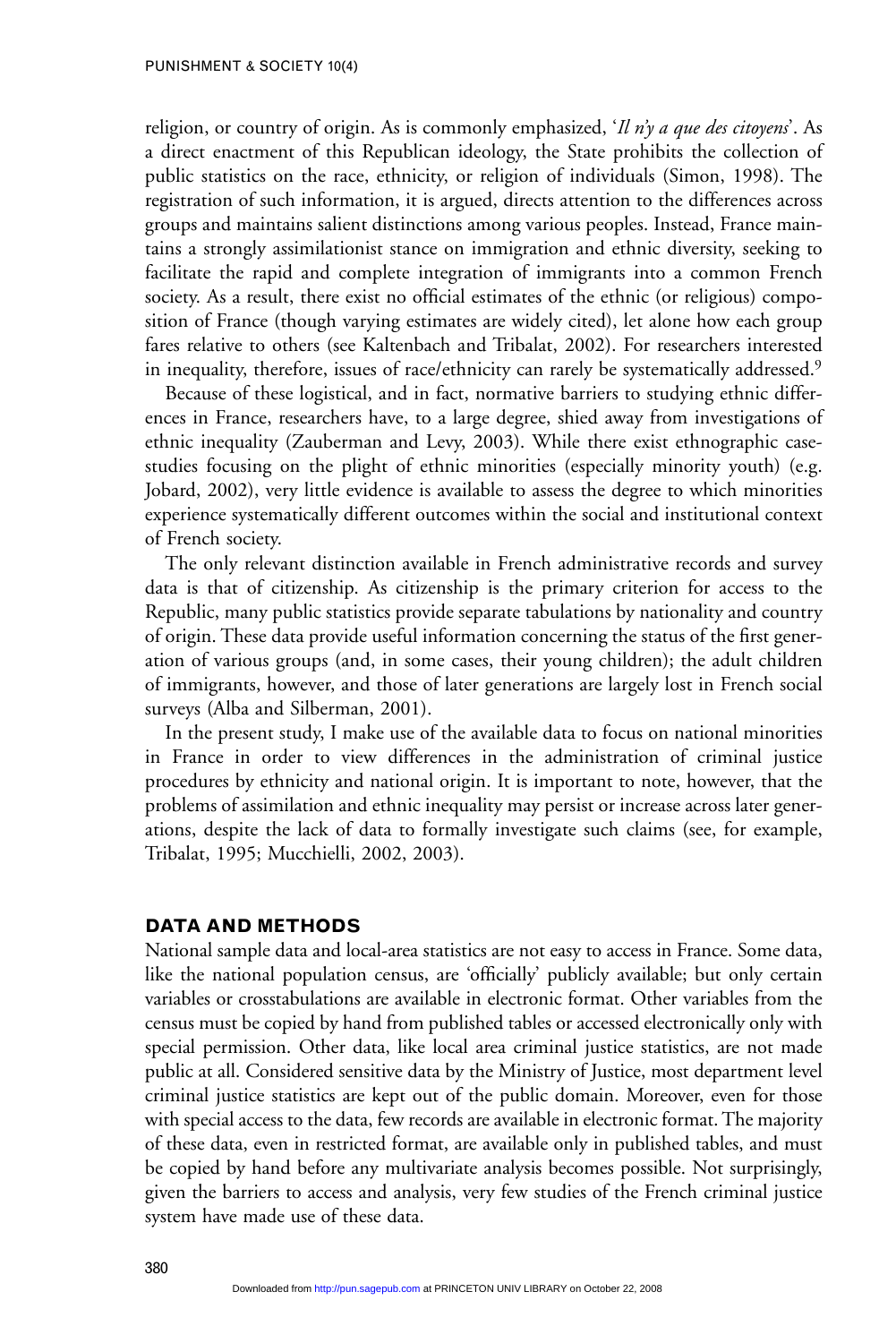Fortunately, by virtue of my institutional affiliation in France, I was able to obtain access to restricted local-area criminal justice data. After copying relevant tabulations by hand from detailed published tables into a machine-readable format, I merged these data with social, political, and demographic local-area data from the census and other official statistics. Though by no means perfect, these data allow for the first systematic analysis of local variation in systems of punishment and its relationship to the concentration of national minorities.

Key data on ethnic origin come from census tabulations for each local department. As noted earlier, this measure includes all those of North African nationalities (Algerian, Moroccan, and Tunisian); in most cases those individuals of North African origin who were born in France and/or have acquired French nationality are not included in this variable. Adding complication, this measure is not limited only to the first generation; because many children born in France to foreign parents do not acquire French nationality until age 18, at least a portion of the second-generation will be included in this measure. Thus, the indicator used in the present analysis is not a clean measure either of immigrants or of ethnic minorities more generally. It is, however, the best available measure of the North African population, and one that can serve as an adequate proxy for the overlapping populations of interest.

In the analyses presented below, I separately estimate the effects of four categories of national minorities, each with differing levels of specificity: (1) percent foreign (all origins); (2) percent North African; (3) percent young North African males (between ages 15 and 24); and (4) percent non-North African. Each of these analyses provides insight into the specific subgroups most implicated in criminal justice proceedings.<sup>10</sup>

Indeed, at the national level, there is some evidence to suggest that patterns of foreign overrepresentation in the criminal justice system are not homogenous across subgroups. Though most criminal justice statistics are limited to basic comparisons of foreigners versus citizens, studies including additional detail indicate that trends in criminal justice intervention are strongly associated with country of origin, age, and gender.<sup>11</sup> For example, among those foreigners in prison, roughly 50 percent are from North Africa relative to 39 percent of all foreigners in France (Ministere de la Justice, 1999; INSEE, 1994).12 Likewise, relative to the roughly 25 percent of all men incarcerated in 1999 who had North African fathers, among those between the ages of 18 and 24, nearly 40 percent were of North African ancestry (INSEE, 1999). Thus, while foreigners overall are overrepresented in prison, it is young North African males who appear most heavily affected by criminal justice interventions.13 In the present analyses, therefore, I present models in which the influence of North African nationals and young North African males are estimated separately from other national minorities, as a means of assessing the age-, gender-, and ethnicity-specific associations between national minorities and the criminal justice system. Data on national minorities and other contextual variables (except where otherwise noted) are taken from the national Census of 1999.14

Of course, the proportion of national minorities in a local area is also correlated with many other demographic, social, economic, and political characteristics that may themselves influence the severity of crime control. For this reason, each model also includes a wide range of contextual characteristics that may be associated with these processes (see Table 1). In terms of demographic characteristics, I first control for the age structure of the population in each department. Given that youth are most often implicated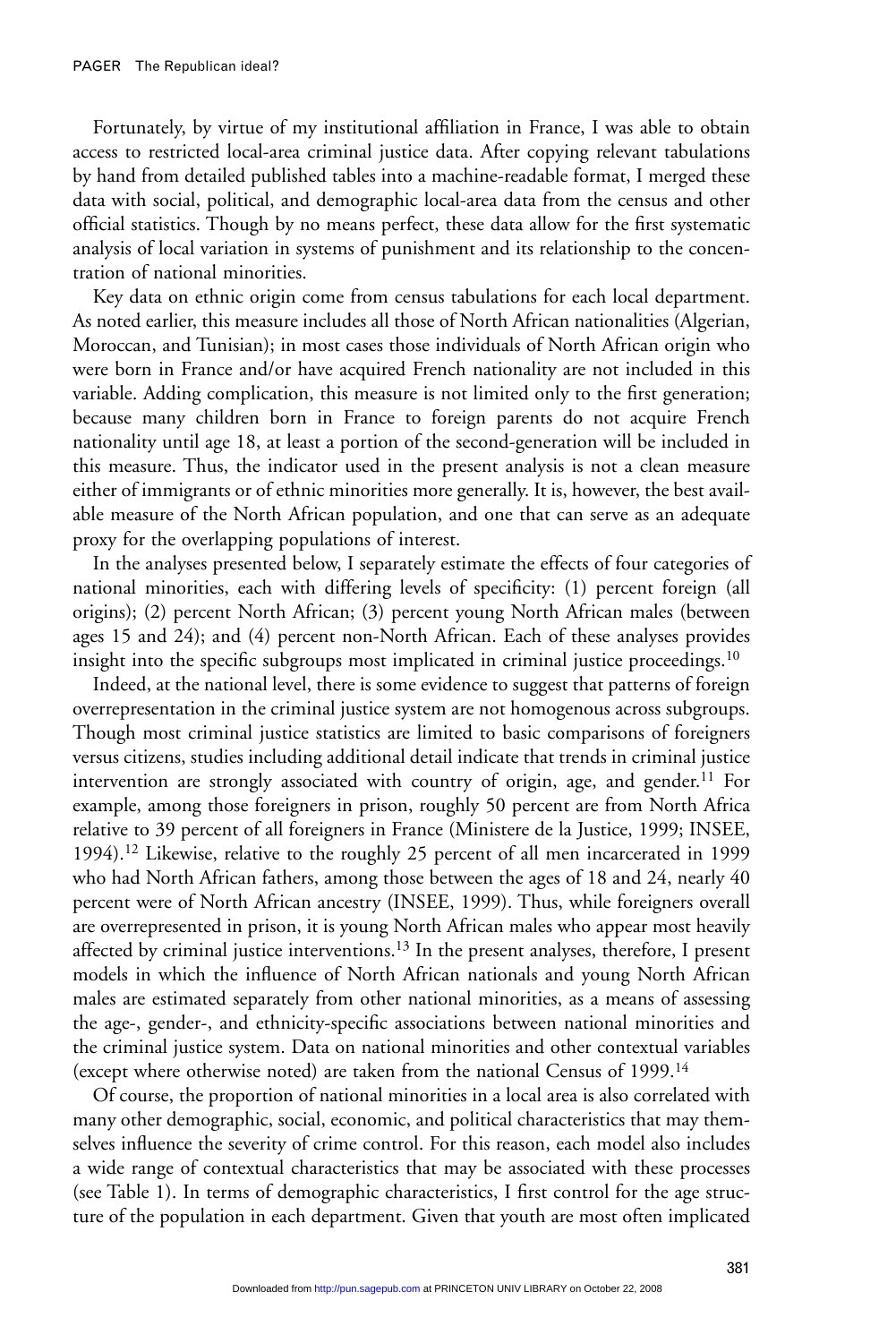|                                               | <b>MEAN</b> | M <sub>IN</sub> | MAX   |
|-----------------------------------------------|-------------|-----------------|-------|
| Ethnic context                                |             |                 |       |
| Percent national minority (non-citizens)      | 4.52        | 0.61            | 18.72 |
| Percent North African                         | 1.58        | 0.09            | 7.06  |
| Percent young North African males             | 0.11        | 0.01            | 0.63  |
| Percent non-North African national minorities | 2.95        | 0.52            | 11.66 |
| Economic context                              |             |                 |       |
| Unemployment rate                             | 12.48       | 7.50            | 19.50 |
| Male youth unemployment rate                  | 21.89       | 11.23           | 36.62 |
| Social context                                |             |                 |       |
| Percent working class                         | 12.59       | 5.48            | 17.14 |
| Percent single parent families                | 11.71       | 7.03            | 17.54 |
| Racist acts $(0/1)$                           | 0.41        | 0.00            | 1.00  |
| Demographic context                           |             |                 |       |
| Total population size (1000s)                 | 610         | 74              | 2554  |
| Percent ages 15 to 24                         | 12.40       | 9.31            | 15.47 |
| Political resources                           |             |                 |       |
| Departmental expenditures (per capita)        | 0.40        | 0.27            | 0.74  |
| Social Aide expenditures (per capita)         | 0.20        | 0.11            | 0.35  |
| Criminal context                              |             |                 |       |
| Immigration offenses (per 1000 residents)     | 0.90        | 0.02            | 9.57  |
| Suspects (per 1000 residents)                 | 12.38       | 6.21            | 37.44 |
|                                               |             |                 |       |

#### **TABLE 1 Contextual variables**

*N* = 96 departments.

in delinquent behavior and social disorder, I specifically control for the percent of the population between the ages of 15 and 24 (Aubusson et al., 2002; Mucchielli, 2003).15 Second, I include a measure of the overall population size of the department, capturing the influence of urban density on processes of crime control.

In terms of the economic context of the department, I control for the overall unemployment rate as well as the percent of the population in working-class occupations. Given that economic hardship and poor employment prospects are associated with criminal activity (and criminal repression), these variables help to capture this variation across local areas (Freeman, 1983; Godefroy and Laffargue, 1991; Mucchielli, 2003). In certain models, I include additional controls for the rate of male youth unemployment (representing those between 15 and 24 years of age), as a more precise indicator of the criminogenic presence of idle young men (Good et al., 1986; Lagrange, 2001a).

To represent social context, I first include a local area measure of family structure, which represents the proportion of all families in a department that are headed by a single parent. In metropolitan France, roughly 12 percent of households are headed by single parents, varying from 7 to 18 percent across departments. This variable tells us something about the level of social resources available to a region that might be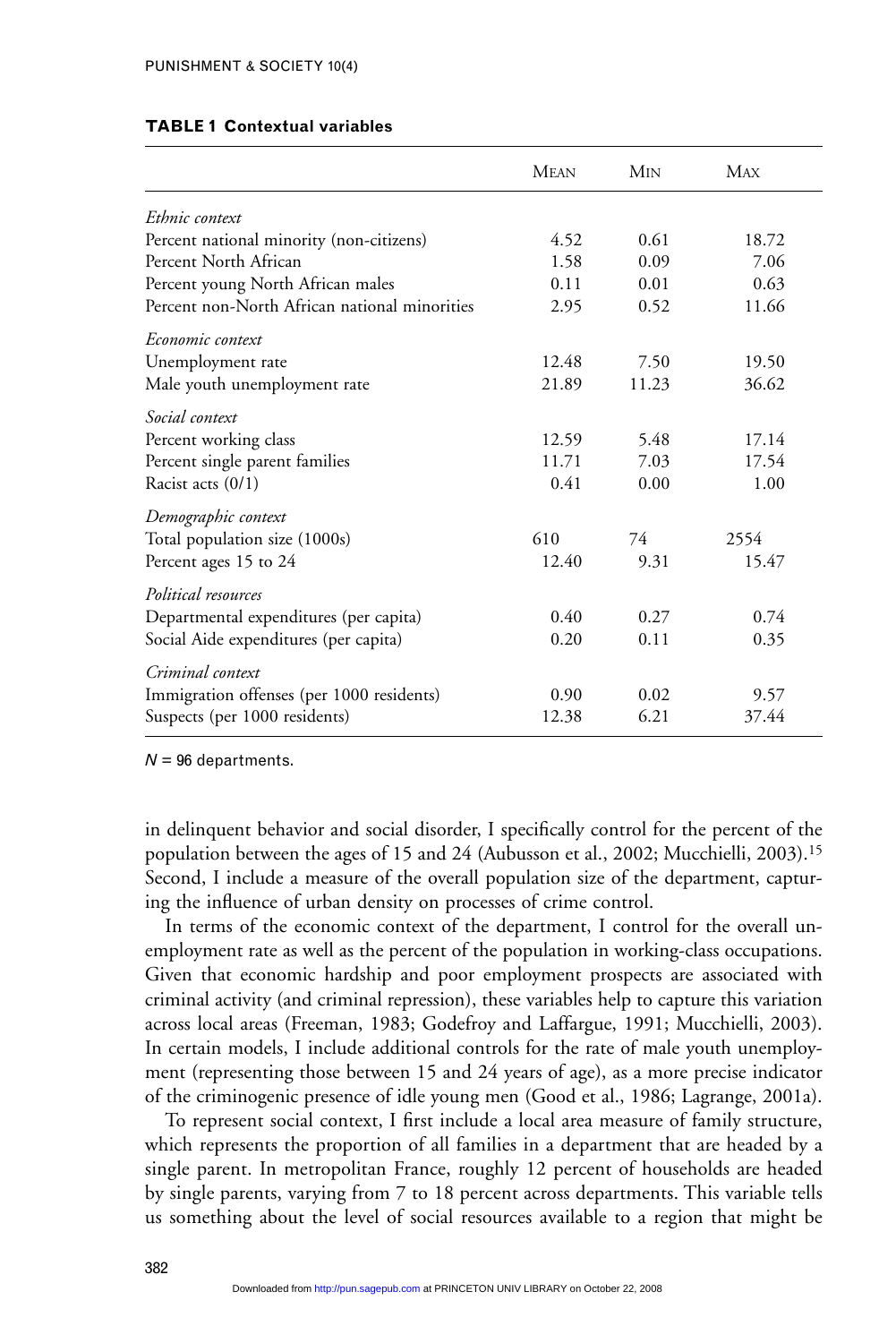mobilized toward the informal control of delinquency (Sampson, 1987). As a separate indicator of social context, I measure the presence of racist acts within each department, a measure reported by the Government Commission on Human Rights. This variable tells us something about the presence of racial/ethnic tension in a local area, which may mediate the relationship between national minorities and the severity of crime control.

In addition to the aggregate individual-level characteristics of the residents of each local area, the political resources of a department can likewise have an influence on the problems of crime and approaches to crime control (Hodgson, 2002a). In the following analyses, I include measures of the overall level of per capita spending (from the departmental budget) and, more specifically, the level of per capita spending on social aid. We might expect that the more resources a department is able to mobilize, particularly targeted toward the social needs of its residents, the less it would rely on repressive measures (i.e. criminal justice intervention) as a primary means of containing social problems.16

Finally, it is of course important that in assessing the level of criminal justice intervention within a particular area, we must likewise take note of the level of crime. Activity of the police and courts is both a function of the frequency and severity of the criminal acts to which they respond, as well as to the internal dynamics, leadership, and social context of the criminal justice agencies. In an attempt to parse out the institutional influences from the behavioral (criminal) ones, I include a series of controls for the crime rate of each region: the number of suspects, the number of cases under investigation, and the rate of specific types of offenses (and in particular, immigration offenses) Ministere de l'Interieur, 2002. Of course, it is important to recognize that any official indicator of crime cannot be fully separated from its institutional context. The number of crimes recorded by the police, the number of suspects under surveillance, and the number of cases retained for investigation are each influenced by the initiative of the police and/or the courts, reflecting a substantial degree of variation and potential bias (Robert et al., 1994; Aubusson de Cavarlay, 1996).<sup>17</sup> To the extent that these measures are endogenous to the effects under investigation (the association between national minorities and crime control activity), they will exert a conservative bias on the results.

Using the contextual variables described earlier, I seek to explain variation in the severity of criminal justice proceedings across French departments. As key indicators of punitiveness, I focus on three stages of judicial proceedings: the likelihood of pretrial detention; the likelihood of judicial control; and the likelihood of criminal conviction. Each of these measures represents one part of the institutional response to crime; and each can tell us something important about the functioning of the local apparatus of crime control and its social and economic context.18

Statistics from the Ministry of Justice concerning each of these outcomes are recorded, not at the level of the department, but at the level of the *parquet*, or public prosecutor's office (corresponding to the local judicial jurisdiction). Data from these *parquets* were thus matched with their corresponding department to provide geographic consistency in the analyses. There exist anywhere between one and seven *parquets* per department (mode = 2). Data from the police and gendarmerie (concerning the crime rate and number of suspects), by contrast, are provided at the level of the department, as are socioeconomic data from the Census.19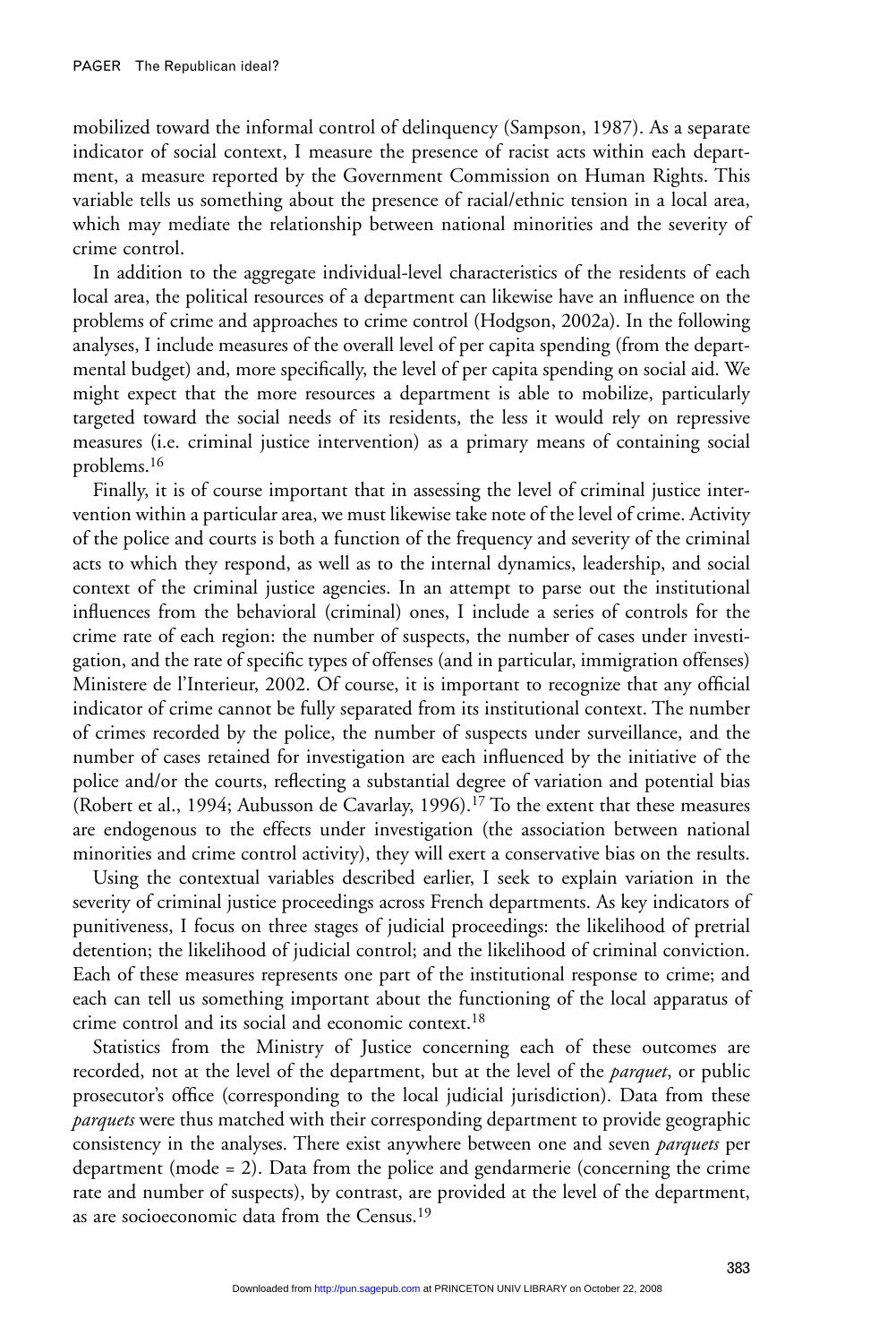Models have been estimated using OLS regression for the cross-section of data from 1999. Some outcome variables are averaged across three years (1998–2000) to provide more stable estimates.

# **RESULTS**

## **Pretrial detention**

France has one of the highest per capita rates of pretrial detention in Western Europe (Aebi and Stadnic, 2007). Indeed, over 70 percent of all prison admissions in France in 1999 were those serving pretrial detention (Ministere de la Justice, 1999). An estimated 300,000 people are placed in pretrial detention each year (Hodgson, 2002a). The use of pretrial detention represents one of the most controversial elements of the criminal justice system, provoking serious criticism from the European Council and other observers (Trouille, 1994; Bell, 1999). Indeed, these criticisms have resulted in a series of legislative reforms aimed at reducing its frequent and arbitrary use; nevertheless, pretrial detention remains an important tool for managing suspects in the eyes of prosecutors and judges.20 Though the use of pretrial detention has decreased since 1985, its average length has not (Robert, 1994). In fact, the average duration of pretrial detention has followed a fairly steady upward trajectory, increasing from 2.9 months in 1980 to 4.2 months in 1999 (Ministere de la Justice, 1999). Given that the *average* prison sentence in 1999 was eight months, the experience of pretrial detention indeed represents a major aspect of punishment, despite the fact that it is imposed prior to the pronouncement of guilt.

Legally it is the *juge d'instruction* or the *juge des libertes et de la detention* who has the power to decide whether pretrial detention is warranted in a particular case; in reality, however, the initial decision of the police to detain a suspect is typically reinforced through subsequent decisions by the prosecutor and judges (see Hodgson, 2002a; Aubusson, 1987). Officially there are three motivating factors behind the decision to impose pretrial detention. These include: (1) securing the safety of the community; (2) securing the integrity of evidence or witnesses; and (3) preventing the suspect from absconding. In the latter case, factors that determine the likelihood of absconding include being unemployed, without a stable residence, and without local family ties. For these reasons alone, foreigners – who generally have weaker economic and social ties in France – are more likely to be deemed high risk.

There is reason to believe, however, that the decision to impose pretrial detention is based on factors beyond those officially recognized by law. In fact, because the decision to impose pretrial detention allows such high levels of discretion, there is much room for the expectations and biases of individual actors to influence outcomes. Indeed, the role of nationality and ethnicity can become a central determinant of the defendant's treatment at this stage. For example, Hodgson (2002b) reports an interview with a prosecutor concerning her decision to place a suspect in pretrial detention on the basis of his ethnic name:

'I had imagined someone dirty, hairy, foreign and all that. I did the paperwork before they brought him in. And then when I saw this blonde boy, all clean. If I had seen him before I would not have asked for a remand in custody.' (Hodgson, 2002b: 251)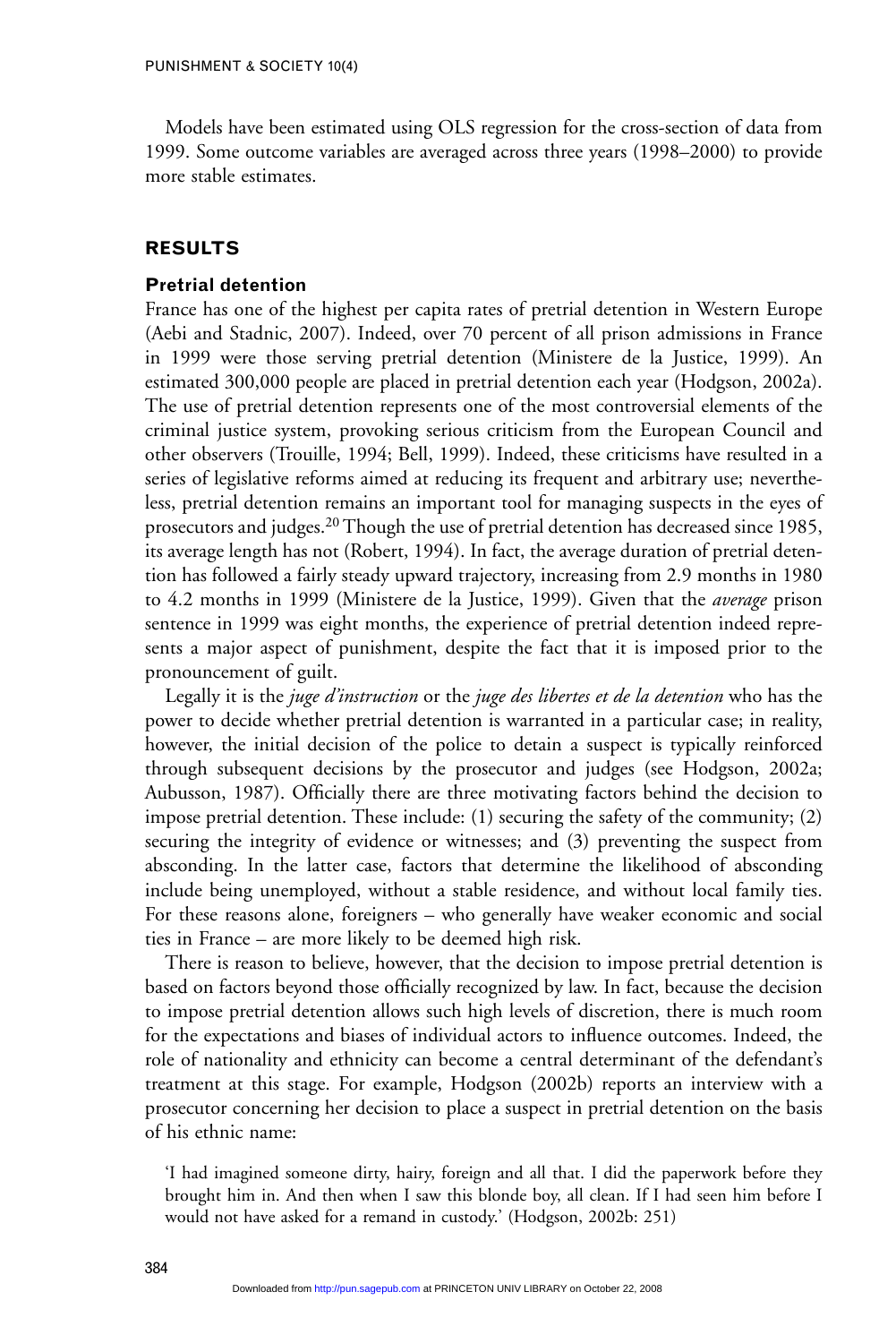According to this respondent's description, the decision had little to do with the type of offense or conditions of the arrest, but rather assumptions about the suspect himself based on an assumed nationality. More generally, Tournier (1997) shows at the national level that foreigners are substantially more likely to receive pretrial detention relative to French citizens. Though much of this disparity can be explained by the types of crimes foreigners are most likely to be suspected of (which themselves tend to receive harsher treatment), the evidence suggests that foreigners are more likely to receive pretrial detention for any category of crime (Tournier, 1997: 554).<sup>21</sup>

This analysis focuses on pretrial detention under the supervision of the *juge* d'instruction, representing roughly 70 percent of all such detentions in 1999.<sup>22</sup> There is tremendous variation in the use of pretrial detention across jurisdictions. In the present data, the use of pretrial detention as a proportion of all those formally charged varies from 19 to 65 percent. In the following analysis, I attempt to explain this variation with the wide range of social and demographic characteristics discussed earlier. Above all, I seek to assess the degree to which the presence of national minorities in a local area is associated with the frequency of this punitive intervention.

The results of the analyses are presented in Table 2. The dependent variable in all models is the rate of pretrial detention, calculated as the frequency of pretrial detention in a department relative to the number of individuals brought under formal charges. By calculating this rate as a function of criminal charges, the measure calibrates the use of detention to the overall caseload of a department, with those formally charged representing all those at risk of detention. It is not the case, then, that departments with higher rates of pretrial detention are merely those with more crime.<sup>23</sup>

The first model presents the effect of the percent national minorities (all origins) on the rate of pretrial detention, with extensive controls for the social, demographic, economic, political, and criminal context of the department. In this model, the coefficient for the concentration of foreigners is not statistically significant. In fact, the only two variables that significantly predict the rate of pretrial detention are the unemployment rate and the level of a department's per capita spending on social aide. Both of these variables operate in the expected direction. As the rate of unemployment in a department increases, so too does the rate of pretrial detention. Given that joblessness is one factor in evaluating a suspect's likelihood to abscond (and therefore warranting confinement), this relationship is not surprising. The level of social aide spending shows a strong effect in the opposite direction: the higher the per capita level of social aide, the lower the rate of pretrial detention. Though it is not possible to identify the precise nature of this relationship, it is suggestive of a general trade-off in political strategy between investing in social welfare versus investing in social control.

By contrast, other social and demographic variables – such as the percent working class, the percent single-parent families, and the size and age structure of a department – are not significantly related to the rate of pretrial detention. Likewise, the various controls for criminal context – including the rate of immigration offenses and the overall number of suspects per capita – do not appear related to the use of pretrial detention (at least after controlling for the overall number of individuals charged with crimes, included in the denominator of the dependent variable). Other models, not shown here, included controls for the rate of other specific infractions, such as drug crimes, property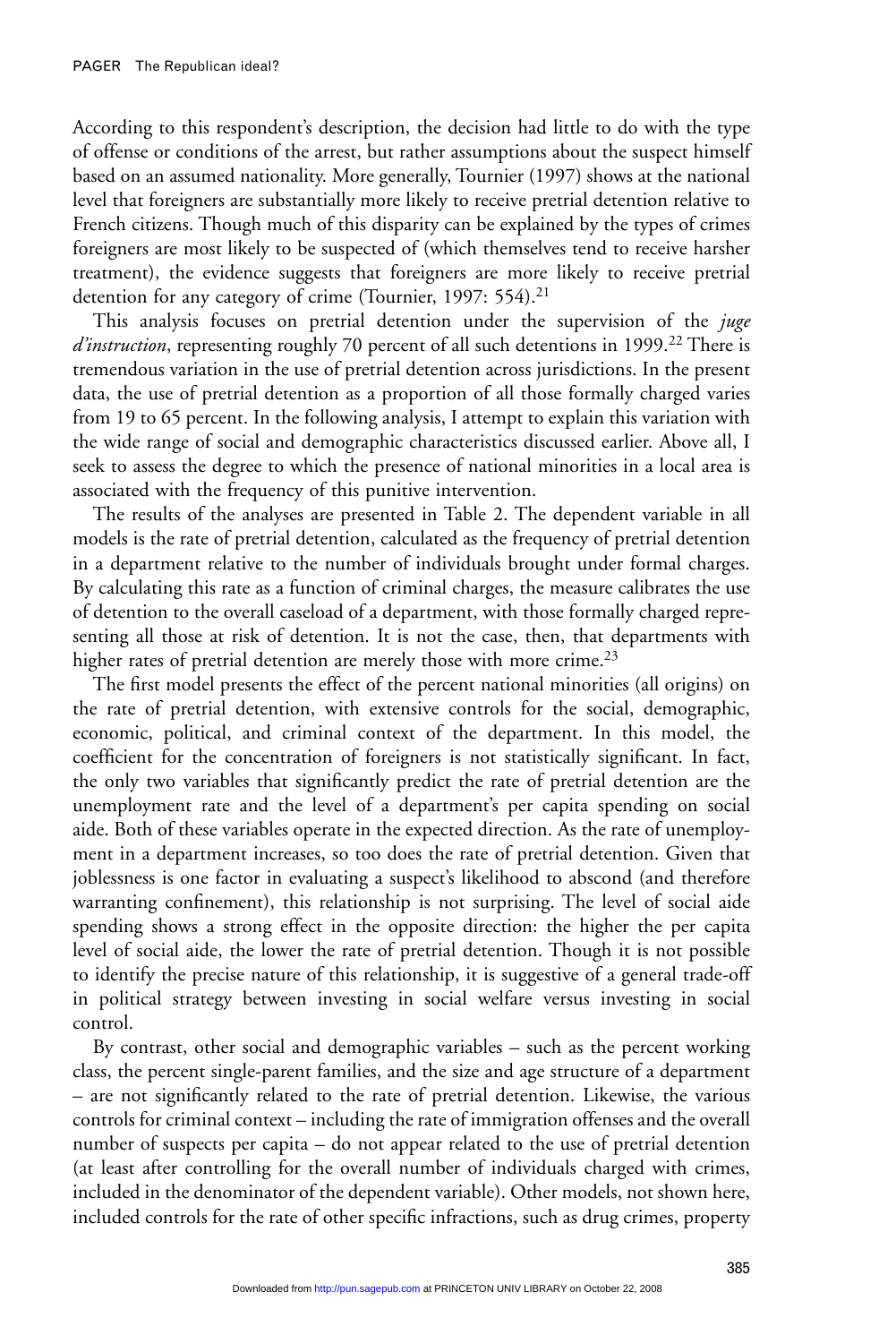|                                                                                                                                                                                  | MODEL 1                          |                                                        | MODEL <sub>2</sub>        |                         | MODEL <sub>3</sub>         |                         | MODEL 4                 |                         |
|----------------------------------------------------------------------------------------------------------------------------------------------------------------------------------|----------------------------------|--------------------------------------------------------|---------------------------|-------------------------|----------------------------|-------------------------|-------------------------|-------------------------|
|                                                                                                                                                                                  | <b>BETA</b>                      | STD. ERROR                                             | <b>BETA</b>               | STD. ERROR              | <b>BETA</b>                | STD. ERROR              | <b>BETA</b>             | STD. ERROR              |
| Percent non-North African national minorities<br>Percent young North African males<br>Concentration of national minorities<br>Percent national minority<br>Percent North African | 0.008                            | 0.005                                                  | 0.026                     | $0.012***$              | 0.297                      | $0.125***$              | 0.005                   | 0.008                   |
| Male youth unemployment rate<br>Unemployment rate<br>Economic context                                                                                                            | 0.015                            | $0.005***$                                             | 0.013                     | $0.005***$              | 0.642                      | $0.238***$              | 0.014                   | $0.006***$              |
| Percent single parent families<br>Percent working class<br>Social context<br>Racist acts                                                                                         | $-0.626$<br>$-0.005$<br>$-0.001$ | $\begin{array}{c} 0.590 \\ 0.013 \\ 0.023 \end{array}$ | $0.597$<br>0.008<br>0.004 | 0.578<br>0.012<br>0.022 | $0.737$<br>-0.005<br>0.003 | 0.562<br>0.011<br>0.022 | 0.705<br>0.002<br>0.000 | 0.595<br>0.013<br>0.023 |
| Percent ages 15 to 24<br>Demographic context<br>Total population size                                                                                                            | 0.000<br>0.005                   | 0.000<br>0.009                                         | $0.000$<br>$0.002$        | 0.000<br>0.009          | 0.000<br>$-0.003$          | 0.000<br>0.009          | 0.000<br>0.004          | 0.000<br>0.010          |
| Departmental expenditures<br>Social Aide expenditures<br>Political resources                                                                                                     | 0.193<br>$-0.530$                | $0.266***$<br>0.220                                    | 0.098<br>$-0.441$         | $0.263*$<br>0.220       | $-0.433$<br>0.011          | $0.262*$<br>0.215       | $0.208$<br>$-0.540$     | $0.271***$<br>0.225     |
| Immigration offenses, per capita<br>Suspects, per capita<br>Criminal context <sup>b</sup>                                                                                        | 7.981<br>0.001                   | 10.862<br>0.004                                        | 10.885<br>0.000           | $10.807$<br>0.004       | 13.603<br>0.000            | 10.674<br>0.004         | 5.921<br>0.001          | 10.861<br>0.004         |

TABLE 2 National minorities and the frequency of pretrial detention in French departments<sup>a, b</sup> 386**TABLE 2 National minorities and the frequency of pretrial detention in French departmentsa, b**

<sup>a</sup> The dependent variable in this model is calculated at the ratio of pretrial detentions to the number of arrests in each department.<br><sup>h</sup> Other specifications of this model included controls for the overall rate of crime a The dependent variable in this model is calculated at the ratio of pretrial detentions to the number of arrests in each department.

<sup>b</sup> Other specifications of this model included controls for the overall rate of crime in each department, as well as individual controls for the rate of drug offenses, property offenses, economic offenses, and assault offenses. None of these coefficients was significant in predicting the rate of pretrial detention. offenses, economic offenses, and assault offenses. None of these coefficients was significant in predicting the rate of pretrial detention.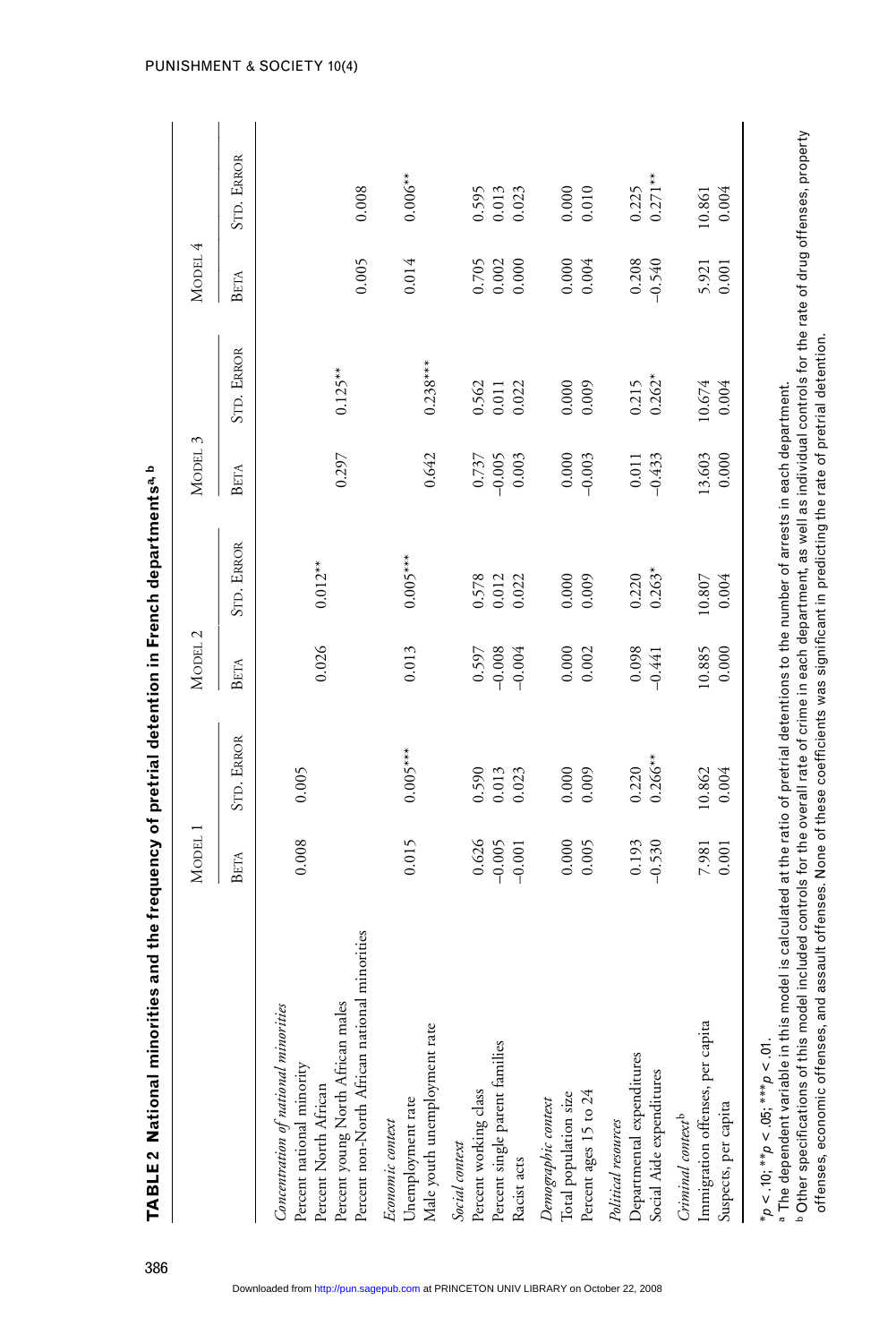offenses, economic offenses, and violent crimes (assault). None of these variables demonstrated a significant relationship with the rate of pretrial detention.

In the second model, we move from an analysis of the effect of all foreigners to the effect of those of North African origin in particular. Using this indicator in Model 2, we see that there is a strong and statistically significant relationship between the percent of a department's population that is of North African nationality and its use of pretrial detention. Thus, while the overall foreign population is not related to this indicator of criminal justice severity, a more specific focus on the North African population demonstrates that indeed there is a strong relationship between the ethnic/national composition of a population and its crime control strategies. Even after controlling for a host of contextual variables, North African nationality stands out as one of the strongest predictors of pretrial detention.

In the third model, we focus more specifically on young North African males. This group has been the focus on some of the most sensationalized media attention about crime-ridden immigrant neighborhoods (*les banlieues chaudes*), and has likewise had some of the most frequent contact with the police and criminal courts. Because most national data cannot be broken down by nationality, gender, and age within the same tables, however, few analyses have investigated the targeted impact of the criminal justice system on this group. Again, it is important to recognize that this variable does not represent all male youth of North African origin; in fact, some of the greatest concern has been expressed over the youth of North African origin who were born in France and possess French nationality. Nevertheless, this variable does capture an important subset of the North African population, and it includes members of the second generation who have not yet acquired French nationality.

The results of Model 3 demonstrate the very large and significant effect of this variable. The percent young North African males in a department has an extremely strong positive relationship with the rate of pretrial detention, even controlling for extensive social, demographic, and economic characteristics of the department.<sup>24</sup> Clearly there is a very strong association between gender, age, national origin and the use of this particular mechanism of crime control.

Finally, Model 4 presents the results for non-North African foreign nationals. As expected, there is no relationship between the proportion of foreigners from non-North African countries and the rate of pretrial detention. Rather, North Africans represent a special category of foreigners with a unique relationship to the criminal justice system. Despite the reluctance among French politicians to recognize an ethnic dimension to criminal justice interventions, one clearly exists in these data. North African nationals, and in particular, young North African males, are associated with a substantial increase in the use of pretrial incarceration. Though the specific mechanisms underlying this association cannot be directly identified, these results do suggest that an important relationship exists between ethnicity, nationality, and detention that warrants serious consideration.

Pretrial detention represents a significant deprivation of liberty, particularly in light of its extensive use before any pronouncement of guilt. Further, there is reason to believe that the consequences of pretrial detention may be even more severe than the loss of liberty for the duration of detainment. According to research on the disposition of cases, there is evidence suggesting that pretrial detention represents one of the strongest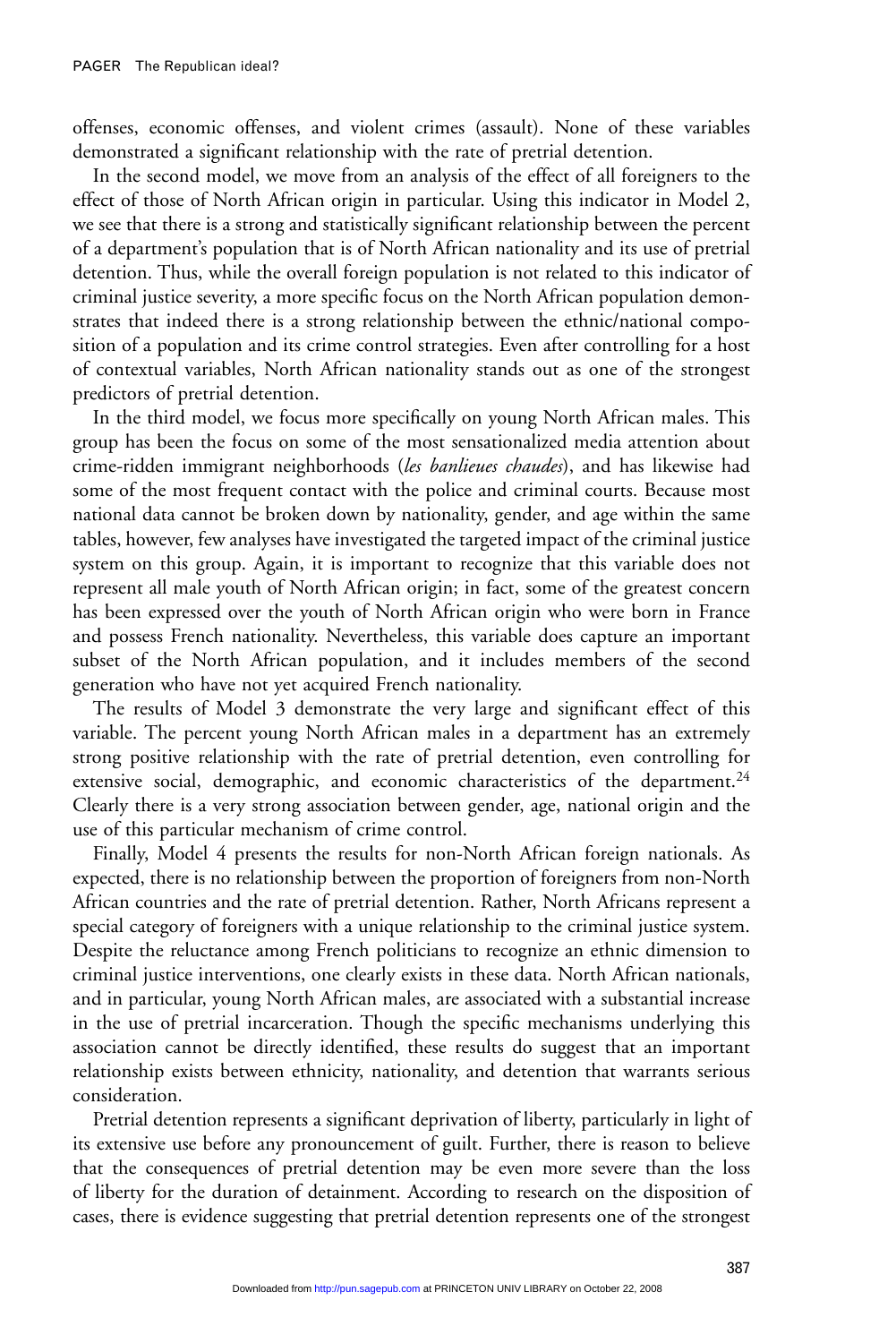predictors of whether a defendant will ultimately be sentenced to a prison term. According to Robert (1994: 3), 'detention at the time of the court decision is an encouragement to pronounce a sentence to prison, if only to cover the time spent in pretrial detention and not disavow the examining judge'. Indeed, available evidence suggests that foreigners convicted of crimes are more than twice as likely to receive unsuspended prison sentences relative to French nationals for virtually any category of crime (Mary-Portas and Tournier, 1998). To the extent that the decision of pretrial detention plays a role in these subsequent sentencing disparities, the ethnic and national inequalities in criminal justice sanctions may become increasingly magnified at each stage.

## **JUDICIAL CONTROL**

Like pretrial detention, judicial control represents an additional tool available to prosecutors and judges for monitoring suspects before trial. Representing a kind of pretrial probation, judicial control provides the opportunity for judges to keep close watch over suspects while allowing them to return to the community. There is some evidence to suggest that, as pretrial detention has come under greater scrutiny in recent years, judicial control is becoming an increasingly dominant tool for monitoring and regulating those under suspicion. Indeed, between 1996 and 2000, while the proportion of official suspects placed in pretrial detention remained relatively constant at 40 percent, the proportion of official suspects placed under judicial control increased from 36 percent in 1996 to nearly 50 percent in 2000 (Ministere de la Justice, 2000).25 Thus, judicial control is becoming increasingly used as a mechanism for surveillance of those under criminal investigation.26

In the present sample, an average of 38 percent of all individuals formally charged with crimes were placed under judicial control, with rates ranging widely from 4 to 66 percent across departments.27 Table 3 presents the results of models attempting to explain this variation. The first model estimates the effect of the proportion of national minorities (from all origins), in addition to the extensive set of controls. Once again we see that there is no relationship between the overall proportion of foreigners and the use of judicial control. Instead, the two variables that significantly predict the use of judicial control are the measures of political resources: The overall department budget is positively associated with the use of judicial control, perhaps suggesting additional resources available for the processing and monitoring of cases.28 Per capita spending on social aide, by contrast, has a significant negative effect. Once again, these patterns are suggestive of the political trade-off between investing in social needs versus investing in social control.

In contrast to the first model, when we focus specifically on the proportion of North African nationals, as presented in Model 2, we do in fact see a strong and significant positive relationship between the presence of national minorities and this mechanism of social control. Again, these results point to the specificity of national origin in criminal justice processes, with the North African population consistently demonstrating a unique position in the distribution of crime control.

Similar results are found in Model 3, focusing on young Magrebin males. In fact, we see a much stronger relationship between the relative size of this group and the use of judicial control, suggesting that young North African males may be particular targets for formal surveillance. Given the choice between pretrial detention and judicial control,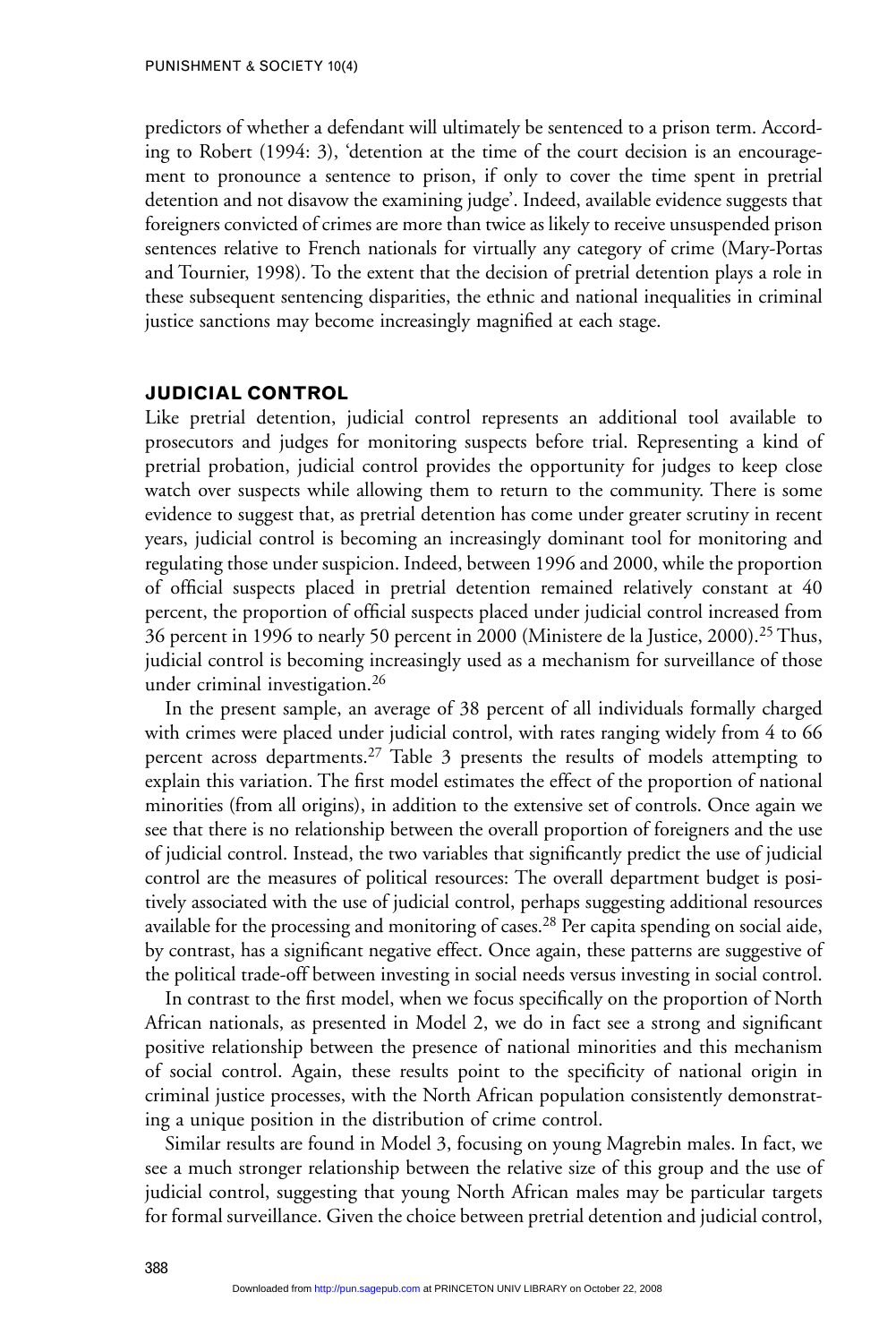|                                                                                                                                                                                  | MODEL 1                   |                         | MODEL <sub>2</sub>           |                                                        | MODEL <sub>3</sub>             |                         | Model 4                   |                               |
|----------------------------------------------------------------------------------------------------------------------------------------------------------------------------------|---------------------------|-------------------------|------------------------------|--------------------------------------------------------|--------------------------------|-------------------------|---------------------------|-------------------------------|
|                                                                                                                                                                                  | <b>BETA</b>               | STD. ERROR              | <b>BETA</b>                  | STD. ERROR                                             | <b>BETA</b>                    | STD. ERROR              | <b>BETA</b>               | STD. ERROR                    |
| Percent non-North African national minorities<br>Percent young North African males<br>Concentration of national minorities<br>Percent national minority<br>Percent North African | 0.000                     | 0.006                   | 0.022                        | $0.012*$                                               | 0.311                          | $0.135***$              | $-0.009$                  | 0.009                         |
| Unemployment rate<br>Male youth unemployment rate<br>Economic context                                                                                                            | $-0.004$                  | 0.006                   | $-0.003$                     | 0.005                                                  | $-0.141$                       | 0.265                   | $-0.009$                  | 0.006                         |
| Percent single parent families<br>Percent working class<br>Social context<br>Racist acts                                                                                         | $0.354$<br>0.006<br>0.012 | 0.626<br>0.015<br>0.025 | $0.146$<br>-0.006<br>$0.007$ | $\begin{array}{c} 0.613 \\ 0.013 \\ 0.025 \end{array}$ | $0.173$<br>-0.010<br>$0.007\,$ | 0.598<br>0.012<br>0.025 | $0.487$<br>0.016<br>0.013 | $0.617$<br>$0.014$<br>$0.025$ |
| Demographic context<br>Total population size<br>Percent ages 15 to 24                                                                                                            | $0.000$<br>0.004          | $0.000$<br>$0.010$      | 0.000<br>0.003               | $0.000$<br>$0.010$                                     | $0.000$<br>$0.002$             | $0.000$<br>$0.010$      | 0.000<br>0.001            | $0.000$<br>$0.010$            |
| Departmental expenditures<br>Social Aide expenditures<br>Political resources                                                                                                     | 0.696<br>$-0.620$         | $0.242***$<br>$0.291**$ | 0.609<br>$-0.571$            | $0.242**$<br>$0.287***$                                | $0.601\,$<br>$-0.547$          | $0.239**$<br>$0.289*$   | 0.660<br>$-0.572$         | $0.242***$<br>$0.292*$        |
| Suspects, per capita<br>Criminal context                                                                                                                                         | 0.000                     | 0.003                   | 0.000                        | 0.003                                                  | 0.001                          | 0.003                   | 0.000                     | 0.003                         |
| $*_{p}$ < .10; $*_{p}$ < .05; $*_{p}$ < .01.                                                                                                                                     |                           |                         |                              |                                                        |                                |                         |                           |                               |

**TABLE 3 National minorities and the frequency of judicial control in French departments<sup>a, b</sup> TABLE 3 National minorities and the frequency of judicial control in French departmentsa, b**

\**p* < .10; \*\**p* < .05; \*\*\**p* < .01. a

a The dependent variable in this model is calculated at the ratio of the number of individuals placed under judicial control relative to the number of arrests in each The dependent variable in this model is calculated at the ratio of the number of individuals placed under judicial control relative to the number of arrests in each <sup>b</sup> Certain variables from previous estimations found to be insignificant were deleted from these models. Certain variables from previous estimations found to be insignificant were deleted from these models. department. department.

PAGER The Republican ideal?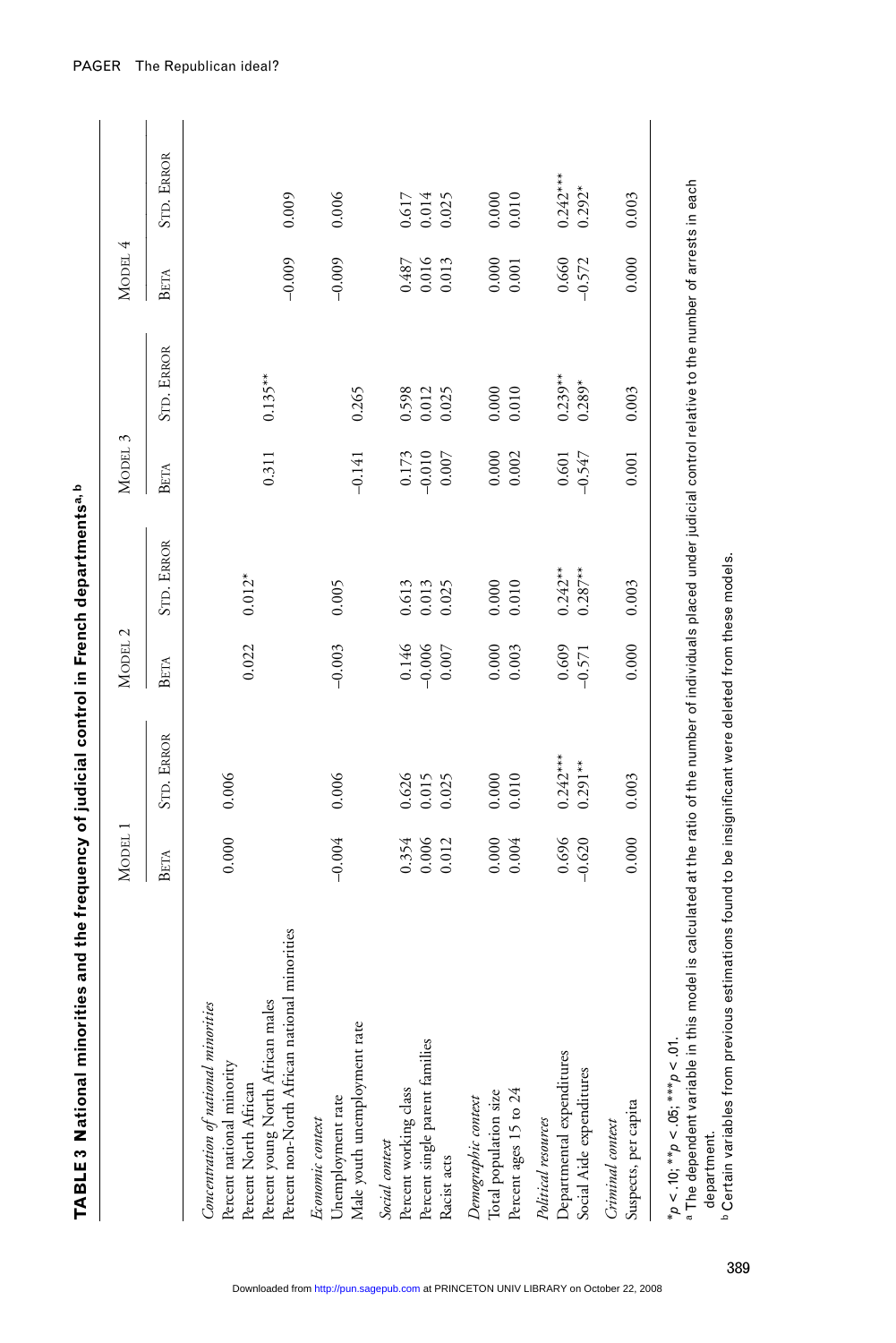the latter is perhaps seen as a more appropriate form of monitoring for this younger group.

The final model, examining the effects of non-North African foreigners, shows no relationship with the use of judicial control. In fact, the sign of this coefficient is in the opposite direction. The specificity of national origin is thus reinforced, providing indirect evidence of the ethnic dimension to criminal justice interventions.

In all models, as described earlier, we see significant (opposing) effects of overall departmental resources and spending on social aide. Clearly the allocation of public funds makes a large and systematic difference on the local strategies of crime control.

## **CRIMINAL CONVICTIONS**

As a final indicator of criminal justice severity, I measure the rate of criminal convictions.29 This indicator was constructed as a ratio of the number of convictions in each department relative to the caseload of the local courts (*poursuites*).30 That is, the measure takes into account the overall caseload in determining the likelihood that criminal charges are successfully realized. It is important to note, however, that this is not a true 'rate' in that cases that are initiated in one year may result in conviction several years later. By averaging this variable across three years (1998–2000), however, I am able to achieve greater stability in this general measure of 'flow'.

In the present data, an average of 48 percent of all cases resulted in convictions, with a range from 27 to 66 percent across departments. Once again, therefore, we see that the implementation of criminal justice interventions is far from uniform across local jurisdictions.

Table 4 presents the results for these models. For this indicator, we see general consistency in the effects of national origin, with the aggregate category of national minorities, the specific category of North African nationals, and the category of non-North Africans each demonstrating a significant positive effect on the likelihood of criminal convictions. The only category not associated with this outcome is the indicator for young North African males.

Generally, these models indicate that rate of conversion of cases into convictions is higher in areas with high concentrations of foreigners; this relationship exists among foreigners of all nationalities. It is possible that foreigners receive less adequate representation in court, and are therefore more likely to be convicted. Without data on legal resources, however, this hypothesis remains speculative. In any case, the strength and consistency of the effects suggest a relationship warranting further investigation. The high level of variability in the application of punishment is one concern; the fact that this variability may be systematically linked to the concentration of national minorities represents a much larger political dilemma.

## **CONCLUSIONS**

This project has sought to shed light on the sources of local variation in criminal justice practices. Several important lessons can be learned from the results of this research. First, the analyses presented earlier point to the tremendous degree of variation in the use of pretrial detention, judicial control, and criminal convictions across local jurisdictions. Despite the highly centralized structure of France's criminal justice system,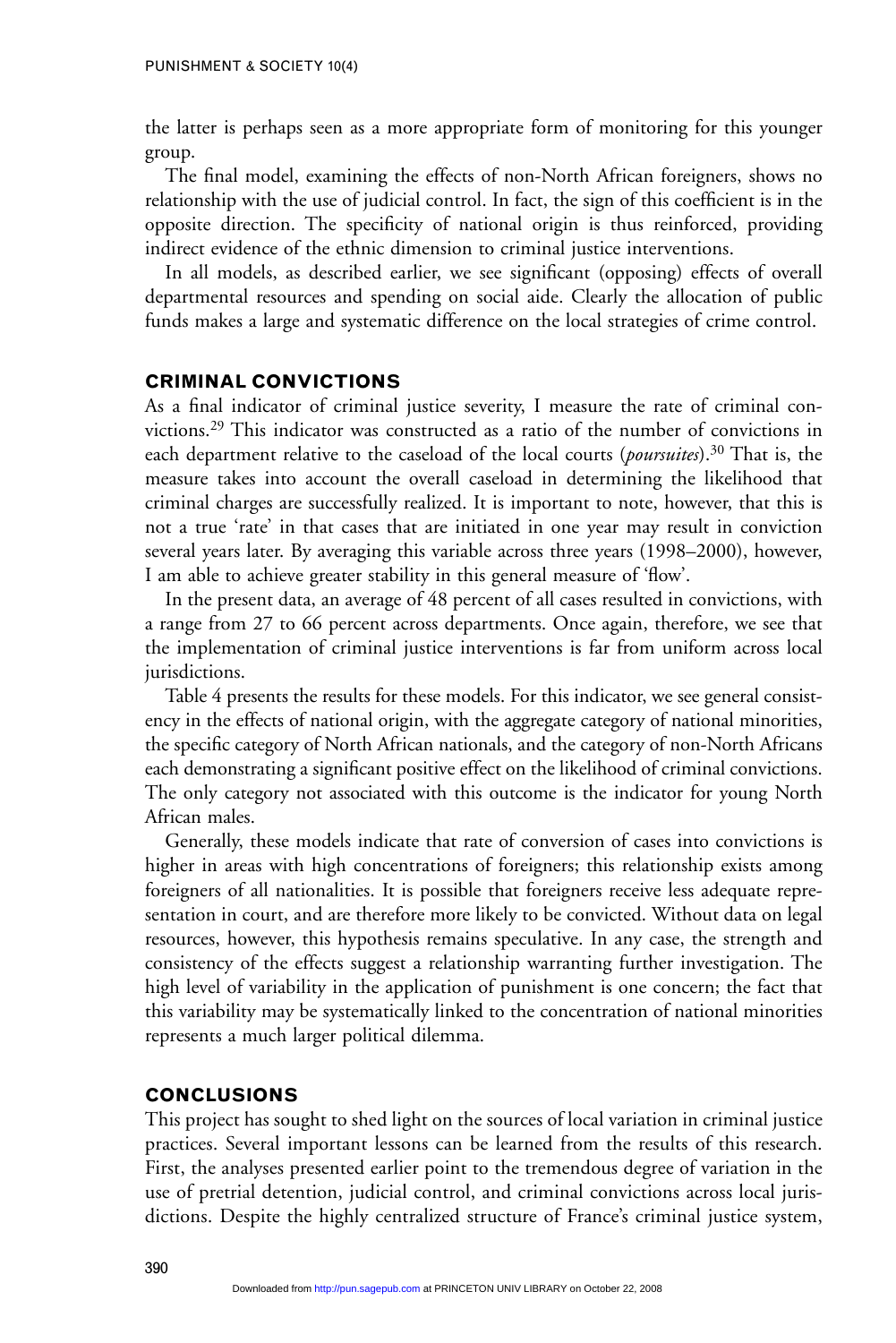|                                                                                                                                                                                                                                                                                                                                                                                                                    | Model 1     |            | MODEL <sub>2</sub> |            | MODEL <sub>3</sub> |            | Model 4     |            |
|--------------------------------------------------------------------------------------------------------------------------------------------------------------------------------------------------------------------------------------------------------------------------------------------------------------------------------------------------------------------------------------------------------------------|-------------|------------|--------------------|------------|--------------------|------------|-------------|------------|
|                                                                                                                                                                                                                                                                                                                                                                                                                    | <b>BETA</b> | STD. ERROR | <b>BETA</b>        | STD. ERROR | <b>BETA</b>        | STD. ERROR | <b>BETA</b> | STD. ERROR |
| Percent national minority<br>Percent North African<br>Percent young North African males<br>Percent non-North African national minorities<br>Concentration of national minorities                                                                                                                                                                                                                                   | 0.007       | $0.003***$ | 0.014              | $0.006***$ |                    |            |             |            |
|                                                                                                                                                                                                                                                                                                                                                                                                                    |             |            |                    |            | 0.123              | 0.076      | 0.010       | $0.004***$ |
| Male youth unemployment rate<br>Unemployment rate<br>Economic context                                                                                                                                                                                                                                                                                                                                              | 0.005       | $0.003*$   | 0.003              | 0.003      | 0.129              | 0.163      | 0.006       | $0.003**$  |
| Social context<br>Racist acts                                                                                                                                                                                                                                                                                                                                                                                      | $-0.026$    | 0.016      | $-0.026$           | 0.017      | $-0.022$           | 0.017      | $-0.024$    | 0.016      |
| Demographic context<br>Total population size                                                                                                                                                                                                                                                                                                                                                                       | 0.000       | 0.000      | 0.000              | $0.000*$   | 0.000              | $0.000**$  | 0.000       | 0.000      |
| Percent ages 15 to 24                                                                                                                                                                                                                                                                                                                                                                                              | 0.001       | 0.006      | $-0.001$           | 0.006      | $-0.003$           | 0.006      | 0.001       | 0.006      |
| Social Aide expenditures<br>Political resources                                                                                                                                                                                                                                                                                                                                                                    | 0.076       | 0.160      | 0.003              | 0.003      | 0.086              | 0.167      | 0.074       | 0.161      |
| a The dependent variable in this model is calculated at the ratio of the number of individuals convicted relative to the number of cases being pursued in each department.<br>leted from this model as they are highly colinear with the denominator of the dependent variable; other non-significant variables have also<br><sup>b</sup> Crime rate measures were de<br>$*_{p} < .10; *_{p} < .05; **_{p} < .01.$ |             |            |                    |            |                    |            |             |            |

TABLE 4 National minorities and the likelihood of criminal conviction in French departments<sup>a, b</sup> **TABLE 4 National minorities and the likelihood of criminal conviction in French departmentsa, b**

PAGER The Republican ideal?

been removed to increase statistical power.

been removed to increase statistical power.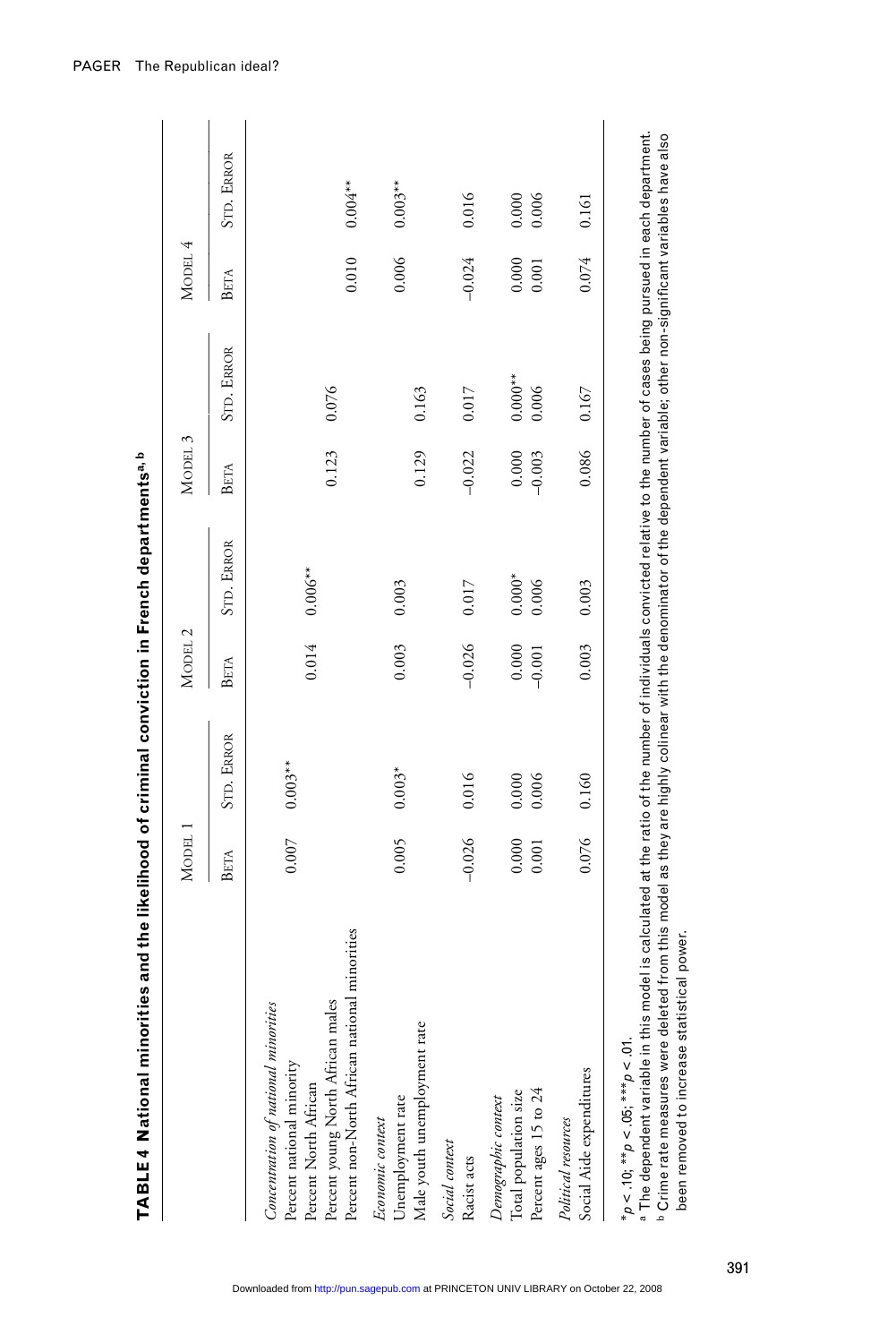the implementation of criminal justice procedures at the local level remains extremely sensitive to local context.

Second, rarely can the variation in local crime control procedures be explained by standard indicators such as population size or overall crime rate; instead, social context variables emerge as primary suspects in the attempt to explain institutional responses to crime. In particular, the results point to the prominent role that national minorities play in the changing landscape of crime control. No other variable more consistently or powerfully predicts the severity of criminal justice interventions than those measuring nationality and country of origin. Of course, not all national minorities demonstrate the same relationship to criminal justice practices. In fact, in several analyses, indicators for the overall foreign population demonstrated no relationship to the outcomes of interest. Rather, it is the North African population that reveals the strongest association with local crime control. While ethnicity cannot be directly measured using the available data, these results are suggestive of a strong ethnic component in the local fashioning of punishment.

Finally, the analyses reveal an important relationship between investment in social aide and the severity of crime control. While high per capita spending on social aide could indicate a high prevalence of social need (typically associated also with higher rates of crime), these results point to an opposite effect. Departments that invest more in social aide for their residents are less likely to invest in mechanisms of criminal surveillance such as pretrial detention or judicial control.<sup>31</sup> These results suggest that political decisions about resources (and/or the broad orientation toward managing social disorder that are reflected in these decisions) can indeed have significant influence on crime control practices.

The insights from this research must of course be conditioned by its limitations. First, in these analyses, I have attempted to provide adequate controls for variation in overall rates of criminal activity, as measured by the total number of suspects relative to the population size, the total case-load, and/or the types of specific infractions. It is important to acknowledge, however, that these indicators are far from perfect measures of the nature and severity of crime. Unobserved differences in the crime patterns across departments could account for some of the variation in punishment used.

Second, the absence of nationality-specific independent variables may result in some degree of measurement error. Because the mean and/or variance of one or more independent variable may differ for North Africans and French nationals, unmeasured differences between groups in these indicators may affect our estimates.

Finally, due to the absence of nationality-specific dependent variables (e.g. the rate of pretrial detention for national minorities versus French citizens), we are unable to make strong statements about the underlying process by which the presence of national minorities affect crime control. One hypothesis is that higher concentrations of North Africans elicit stronger feelings of group threat, reflected in harsher treatment of North Africans within the criminal justice system (see, for example, Liska et al., 1981). A second hypothesis is that high concentrations of North Africans lead to greater perceptions of crime, reflected in a more generalized crack-down affecting foreigners and citizens alike (see, for example, Quillian and Pager, 2001). Without nationality-specific dependent variables, we are left unable to assess whether the presence of national minorities affects criminal justice interventions for all residents or only North African ones.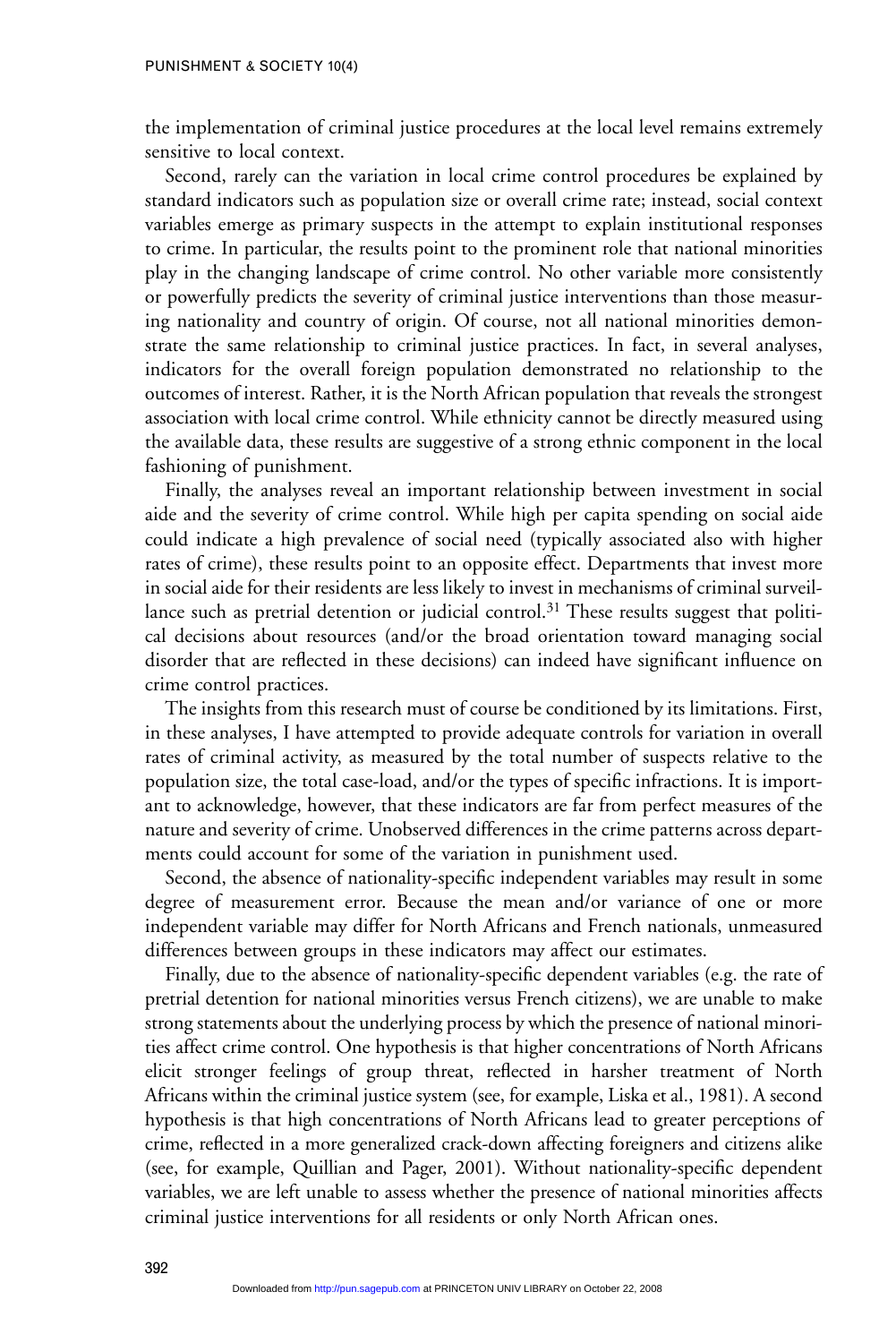Despite its limitations, this study represents an important first step in analyzing the links between national minorities and strategies of crime control. Exploiting regional variation in the institutional response to crime, it becomes possible to explore the many contextual factors that influence punishment, apart from the influence of crime itself. Social scientists would be well served to pay more attention to such institutional variation, and to the social factors that explain it.

The results from this study may become even more relevant in light of current social and political developments in France. The current president, Nicolas Sarkozy, built his reputation as Minister of the Interior with a 'tough on crime' agenda and has been actively scornful of those youth associated with the riots of 2005. Moreover, as economic conditions remain stagnant, tensions over immigrant communities continue to fester. To the extent that perceptions of the crime problem remain linked to foreigners and their descendants, trends in upcoming years may reflect much stronger relationships than those reported here.

France faces some difficult challenges ahead, as it struggles to reconcile its progressive orientation toward immigration with the demand for increasing security. The French state has long relied on its public institutions to facilitate the process of assimilation; unfortunately, the expanding reach of the criminal justice system may produce just the opposite effect. As the recent riots suggest, increasing surveillance within minority communities may provoke oppositional identities that stall or disrupt the process of assimilation rather than promoting integration and cultural cohesion.

At the very least, given the consistent evidence of an association between national/ethnic composition and criminal justice interventions, the very norms around data dissemination in France are worth reflection. As noted earlier, the Republican ideal dominating political thought in France rejects the measurement of race/ethnicity on the grounds of its potentially divisive influence on the political unity of France. While an admirable ideal, the existing evidence suggests that political equality is far from a reality; the lack of systematic measurement merely makes these problems easier to ignore.

## **Acknowledgements**

This research was conducted during a resident year at the Centre de Recherches Sociologiques sur le Droit et les Institutions Penales (CESDIP), funded by a Fulbright grant. I am deeply indebted to the researchers at CESDIP for their guidance and support; in particular, I thank Rene Levy, Renee Zauberman, Laurent Mucchielli, Fabien Jobard and Bruno Aubusson de Cavarlay. Thanks also to the anonymous reviewers whose generous comments much improved this manuscript. Comments and questions can be directed to Devah Pager, Department of Sociology, Princeton University, Princeton, NJ 08544, pager@princeton.edu.

# **Notes**

- 1 'National minority' refers to an outgroup defined by its association with a distinct national culture or heritage. In the analyses presented later, this measure is operationalized according to citizenship status and country of origin.
- 2 See also comparative studies by Quillian (1995) and Duster (2006) who find the French to score among the highest on measures of xenophobia or anti-immigrant sentiment relative to other western European nations. For more recent trends, see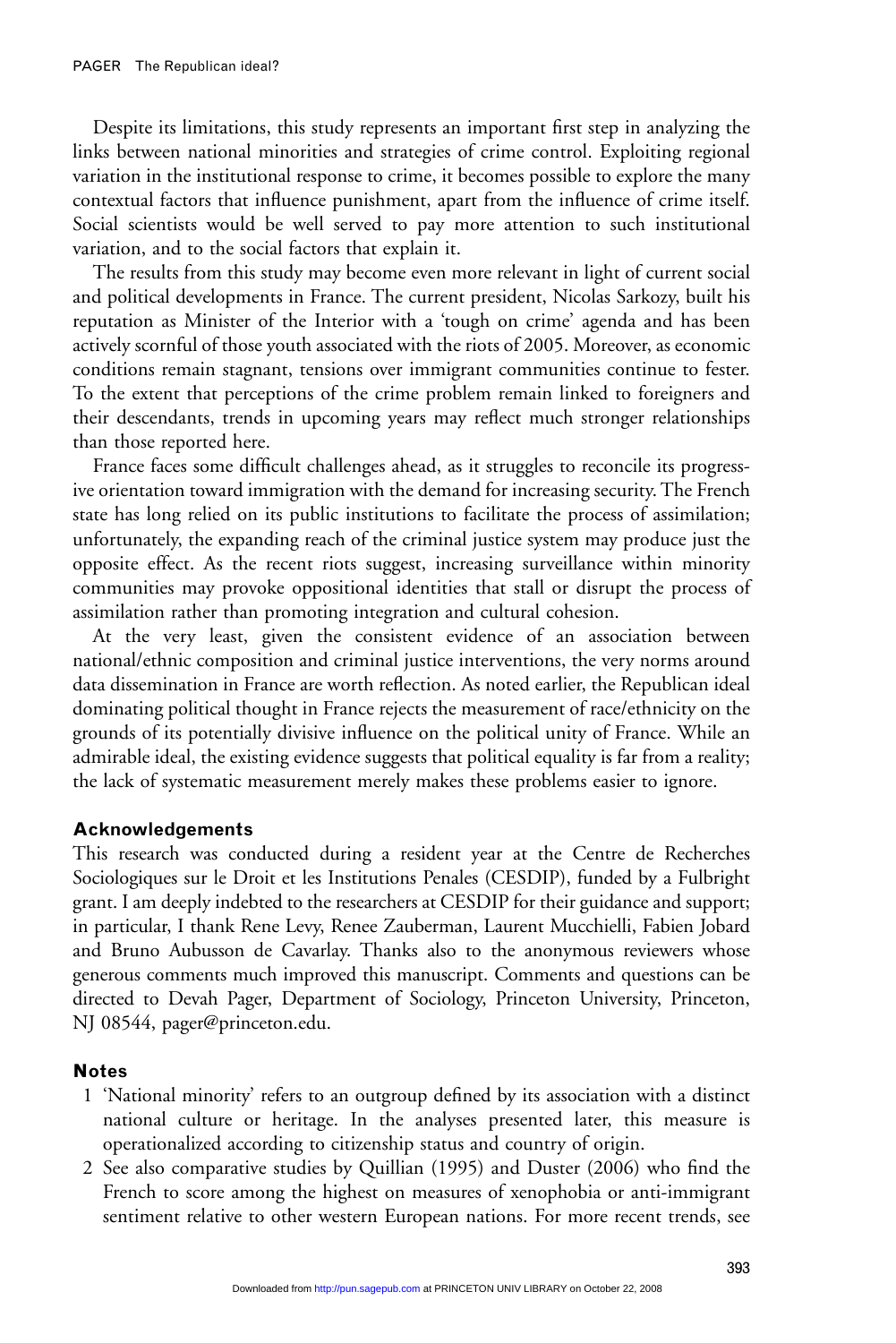La Commission Nationale Consultative des Droits de l'Homme (2008) and Eurobarometer (2008).

- 3 Public attention has become increasingly focused on the problem of crime and unrest in immigrant neighborhoods over the past two decades. A series of highprofile riots in the 1980s, provoked by acts of police violence, gave the *banlieue* the association of a place of instability and danger (Brubaker, 1992: 154; Rey, 1996). (In France, poor and immigrant residents are most likely to reside in the *banlieue*, or suburbs, in stark contrast to their American inner-city counterparts.) Likewise, there has been a great deal of media attention focused on gangs of North African youth, implicated in vandalism, petty theft, and the drug trade.
- 4 The slippage in usage here between *immigrant* and *foreigner* in part represents a disconnect between public discussions of these issues and the available data. While public discourse is typically framed in terms of 'the immigrant problem', most public statistics are reported using the distinction between foreigner and national. Though few people recognize the difference between these terms, they represent overlapping but not identical populations. In France, anyone who does not hold French citizenship is termed *etranger*, or foreigner. In some cases, these individuals may have been born in France, as French citizenship typically becomes eligible near the age of maturity to those who were born to immigrant parents. The status of *etranger* can vary over the life course as individuals acquire French citizenship. The overlapping category of *immigré*, or immigrant, includes anyone born outside of France; this category includes both those who are currently *etrangers* as well as those who are French citizens. The status of immigrant does not vary over the life course. While these terms are often used interchangeably, there remains a significant fraction of each group that is non-overlapping. For example, in 1999 roughly 16 percent of *etrangers* were born in France (and therefore not considered *immigrés*); likewise, 36 percent of *immigrés* had acquired French citizenship and therefore were no longer *etrangers* (see INSEE, 1994: 15, 1999).
- 5 It is important to note that a non-trivial part of the disproportionate representation of foreigners in the criminal justice system is specifically the result of immigration offences. Tournier (1997) notes that one-third of the disparity in the number of suspects is the result of immigration offenses and a majority of the increasing gap in imprisonment can be explained similarly. Nevertheless, even excluding immigrationspecific offenses, foreigners remain two to five times overrepresented at various stages of the criminal justice system relative to their native counterparts.
- 6 Social context is indeed an important element of foreign representation in the criminal justice system. For example, an innovative study by Hugues Lagrange (2001b) analyzed crime rates among youth of French and foreign origins within two local areas. Ethnic origins were imputed based on a coding of last names from a sample of delinquents identified by the police in each town. Lagrange found wide variation in the disparities in criminal involvement by ethnic origin. In one area, youth of African/North African origin were vastly overrepresented among police investigations; in the other, there was relative parity in rates of police involvement. The results of this study point to the importance of local context – both in terms of the criminogenic characteristics of a particular region as well as the attitudes and approaches of local criminal justice agents (see also Mucchielli, 2003).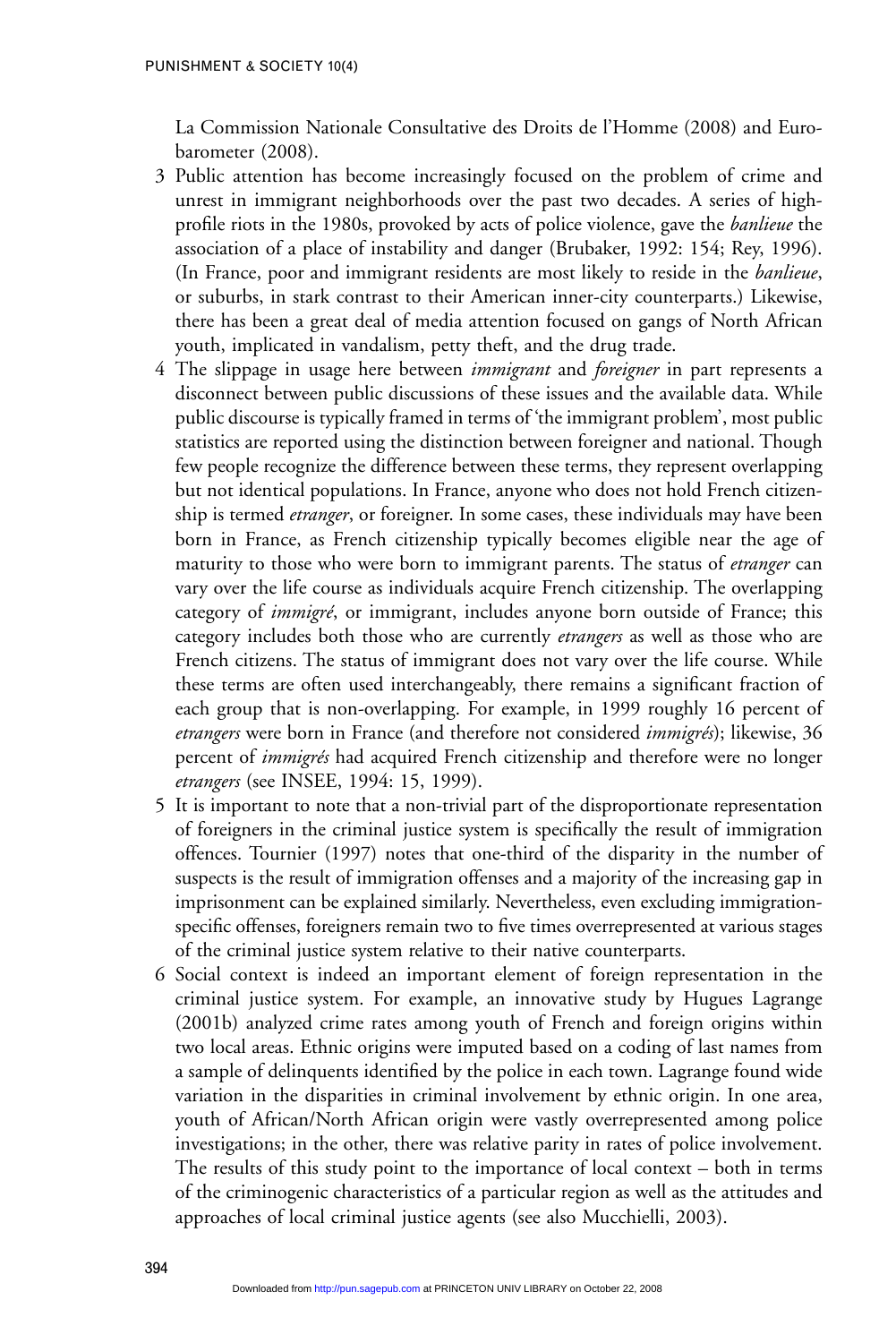- 7 For one noteworthy exception, see Aubusson de Cavarlay (1996) which presents a descriptive geographic overview of variation in several criminal justice indicators.
- 8 The OMB Directive 15 outlines the minimum standard collection categories to be utilized for record keeping, collection, and presentation of data on race and ethnicity in federal program administrative reporting and statistical activities. The reporting of these minimum categories is required as a standard course of action among the following activities: (1) for civil rights compliance reporting and equal employment reporting for both the public and private sectors and for all levels of government; (2) for administrative reporting or record keeping requirements which include racial or ethnic data; and (3) for federally sponsored statistical data collection where race and/or ethnicity is required.
- 9 A survey conducted by Michele Tribalat in 1992 stands out as a unique and highly controversial exception. This survey included questions about the national origin of respondents' parents in order to measure the patterns of socioeconomic assimilation among second generation immigrants (Tribalat, 1995, 1996). While providing important information about the sources of persistent inequality among ethnic minorities, this survey has received virulent criticism for its essentializing of ethnic categories. An active debate is currently taking place among researchers in France over the degree to which the 'ethnicization' of statistics is necessary or desirable (see Peer & Sabbagh, 2008; Schnapper, 2006; Cusset, 2006; Mucchielli, 1999; Simon, 1998; Le Bras, 1998).
- 10 Unfortunately, it is not possible with the Census data publicly available to create separate categories for 'other Africans' or 'West Africans', though potentially interesting relationships may obtain for these groups as well.
- 11 In 2000, only 3.7 percent of French prisoners were women (Ministere de la Justice, 2001).
- 12 Individuals of North African origin represent 18.6 percent of prison admissions overall (Tournier, 1997) relative to just over 2 percent of the population.
- 13 Of course the correlations between ethnicity, gender, and age reported in existing research cannot provide the basis for causal claims, or even claims about the direction of causality. In the present study, as discussed later, I attempt to control for overall rates of offending as a means of separating the institutional response from the behavioral one; nevertheless, however, without individual-level data on crime and punishment, it remains difficult to definitively address issues of causality within this context.
- 14 While Census measures give us the best possible estimates of national minorities living in France, there are reasons to believe that these counts underestimate those at risk of criminal justice intervention (Ministere de l'Interieur, 1996: 110). First, the Census does not include illegal immigrants, seasonal workers, or short-term visitors, despite the fact that individuals from each of these groups can and do wind up in criminal justice statistics. Second, as is the case with the US Census, there is a general undercount of foreigners in the French Census even among those longterm legal residents (due to less stable residence, distrust of official enumeration, etc.). Measurement error in this variable should downwardly bias the estimates, thus leading to more conservative conclusions.
- 15 Indeed, the proportion of minors among all suspects has increased by 33 percent in the past 30 years, growing from 15.5 percent in 1974 to 21 percent in 2000.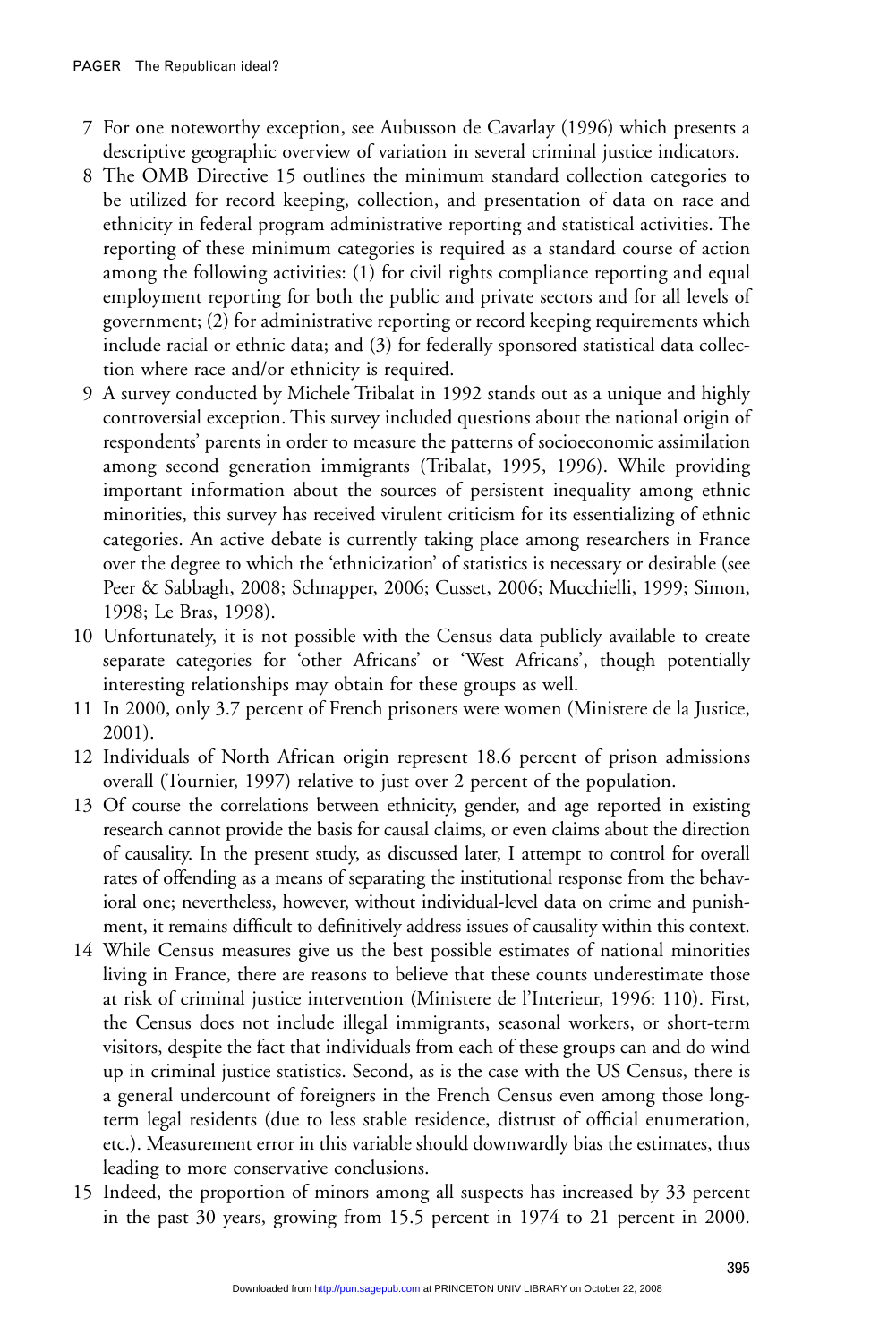This increase has in part resulted from recent changes in the ways the police and the courts process crime among juveniles (Aubusson et al., 2002).

- 16 Resources for the criminal justice system are provided by the State whereas the level of social aid is determined at the departmental level. In this sense there are not explicit trade-offs between spending in one domain and the other. At the same time, however, areas that choose to invest heavily in social services may ultimately require less of their criminal justice budget for punitive means. Of course it may be the case that areas with many social problems (including crime) are those that devote large amounts of spending on social aid. This would lead to conservative estimates of the relationship between public welfare and crime reduction.
- 17 Mucchielli (2002) notes two ways in which the ethnic composition of an area may produce disparities in criminal justice involvement in the absence of differential offending. First, most crimes are recorded only once the victim makes a complaint, an event that may become more likely when the assailant is a foreigner. Second, only about one-fourth of reported acts are elucidated through formal investigations, thus leaving room for a tremendous amount of variation based on police discretion or initiative.
- 18 For a novel investigation of ethnic discrimination in the imposition of prison sentences in one Parisian district, see Jobard and Nevanen (2007).
- 19 Note that, while for the most part, crimes, criminals, victims, and criminal prosecution are located within the same geographic unit, in some cases this is not so. A suspect may live in one department while being arrested in another; the criminal procedure may take place in the jurisdiction of the victim rather than that of the assailant, etc. Thus, the social and demographic characteristics of department residents do not always correspond perfectly to the processing of criminal justice statistics (see Aubusson de Cavarlay, 1996).
- 20 Leigh and Zedner note that 'while nothing in French law requires the overuse of detention, a tendency to do so seems deeply ingrained in the legal culture and doubtless derives from a desire not to release a suspect until the truth has been ascertained' (quoted in Bell, 1999: 363–4).
- 21 Given the available data, however, Tournier is not able to control for the socioeconomic characteristics of individual detainees as possible mediating factors.
- 22 The remaining 28 percent of pretrial detention cases are decided by a procedure called *Comparution Immediate*, a form of summary judgment. These detentions are typically much shorter in duration (average = 0.5 months). Pretrial detention under the *juge d'instruction* lasts an average of 5.8 months for *delits* and an average of 23.6 months for *crimes* (Ministere de la Justice, 2001). According to French law, a *delit* represents any infraction punishable up to 10 years, and a *crime* represents an infraction punishable for 10 years or more.
- 23 The likelihood of pretrial detention is substantially higher in the case of a *crime* relative to a *delit* in the French system, a difference that I am unable to capture using the present data. Given that *crimes* represent a very small fraction of cases, however, this fact is unlikely to have a significant effect on the analyses presented later.
- 24 The measure of unemployment included in this model is the unemployment rate for youth aged 15–24 (corresponding to the age-group represented by the key independent variable). A model including indicators for both the overall unemployment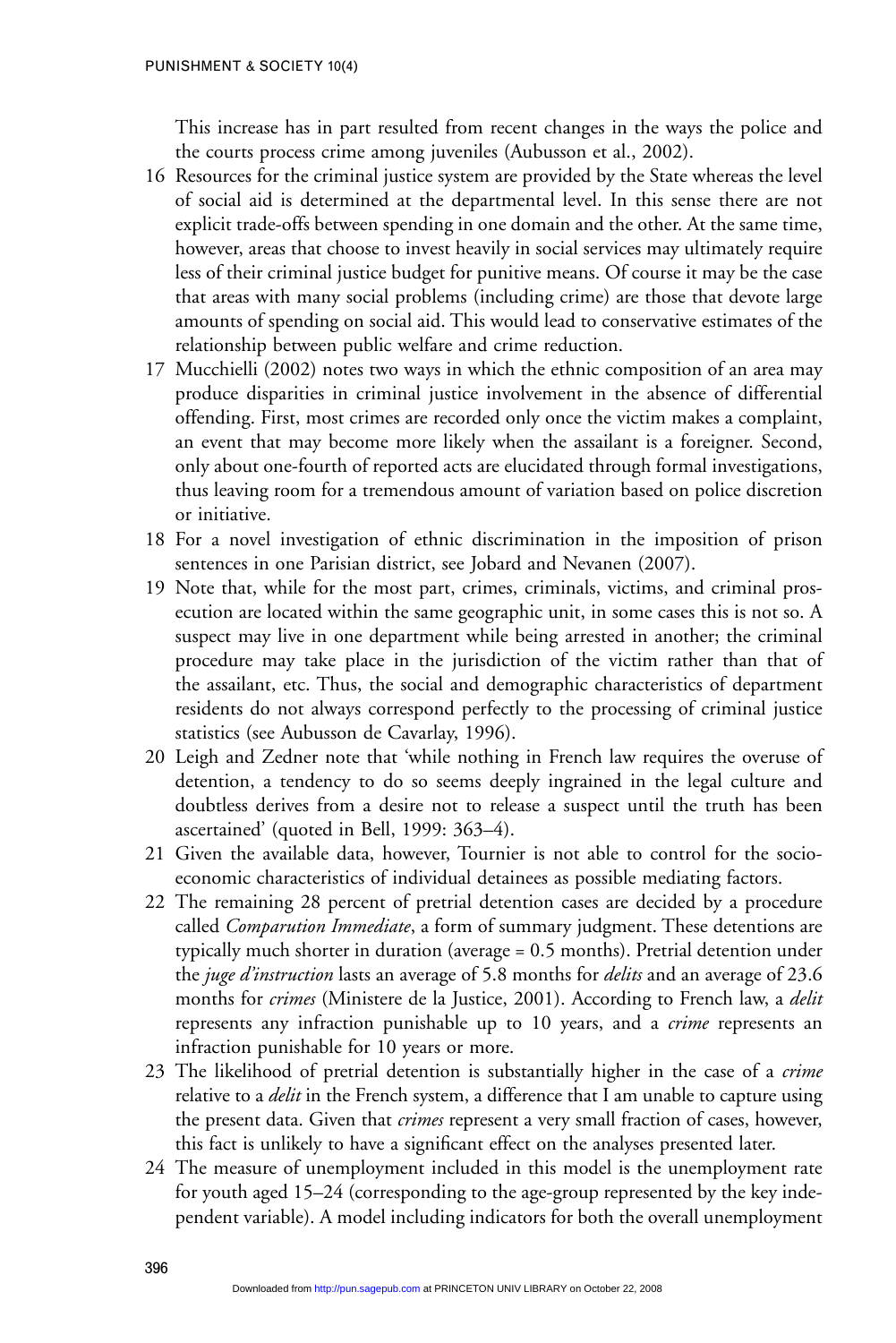rate and the youth unemployment rate produces an almost identical coefficient for young North African males, while the two unemployment variables become insignificant (due to colinearity).

- 25 In this case, 'official suspect' refers to those who have been brought up on formal charges, corresponding to the French category of *mis en examen*.
- 26 It is important to note, by contrast, that the overall number of arrests declined from 65,317 in 1996 to 56,973 in 2000, and thus the rise in the proportion under judicial control is steeper than the rise in the actual number (23,383 in 1996 to 28,031 in 2000) (Ministere de la Justice, 2001).
- 27 Judicial control can be imposed instead of pretrial detention or following pretrial detention. In the following analyses, I use a measure of the total number of individuals placed under judicial control (with or without pretrial detention); the results are similar, irrespective of which measure is used.
- 28 As mentioned earlier, the departmental budget does not include resources for criminal justice activity, as these are financed directly by the state. Nevertheless, the overall department budget may be reflective of the general level of resources allocated to a local area.
- 29 The models predicting criminal convictions are somewhat more sensitive to changes in specification relative to the earlier outcomes discussed. For this reason, I wish to be cautious about the claims I make here and encourage further research on this question.
- 30 The conceptualization of this variable is not entirely straightforward, as it makes use of different units of analysis in the numerator and denominator. The numerator, measuring the number of convictions, refers to the number of individuals, whereas the denominator, measuring the number of cases, refers to the number of dossiers. Because several individuals can be convicted based on a single dossier, this is not a perfect match. In reality, however, the conflation of these two units of analysis does not have a substantial effect. At the national level, the ratio of the number of convictions and acquittals relative to the number of dossiers is about 1.05. Thus there is very close to one person judged for each dossier.
- 31 The effects are similar whether this variable is measured as an absolute per capita amount or as a proportion of the total department budget.

# **References**

- Aebi, Marcelo and Natalia Stadnic (2007) *Council of Europe annual penal statistics (SPACE I)*. Strasbourg: Council of Europe, Table 5.
- Alba, Richard and Roxane Silberman (2001) 'Decolonization immigrations and the social origins of the second generation: The case of North Africans in France', Working Paper.
- Aubusson de Cavarlay, Bruno (1987) *Les Filières Pénales*. Paris: CESDIP.
- Aubusson de Cavarlay, Bruno (1996) 'Les dimensions spatiales de la délinquance enregistrée', in Denise Pumain and Francis Godard (eds) *Données urbaines*, pp. 135–43. Paris, France: Antrhopos.
- Aubusson, Bruno, Nacer Lalam, René Padieu and Philippe Zamora (2002) 'Les statistiques de la délinquance', *France: Portrait Social, Edition 2002–2003*. Paris, France: INSEE.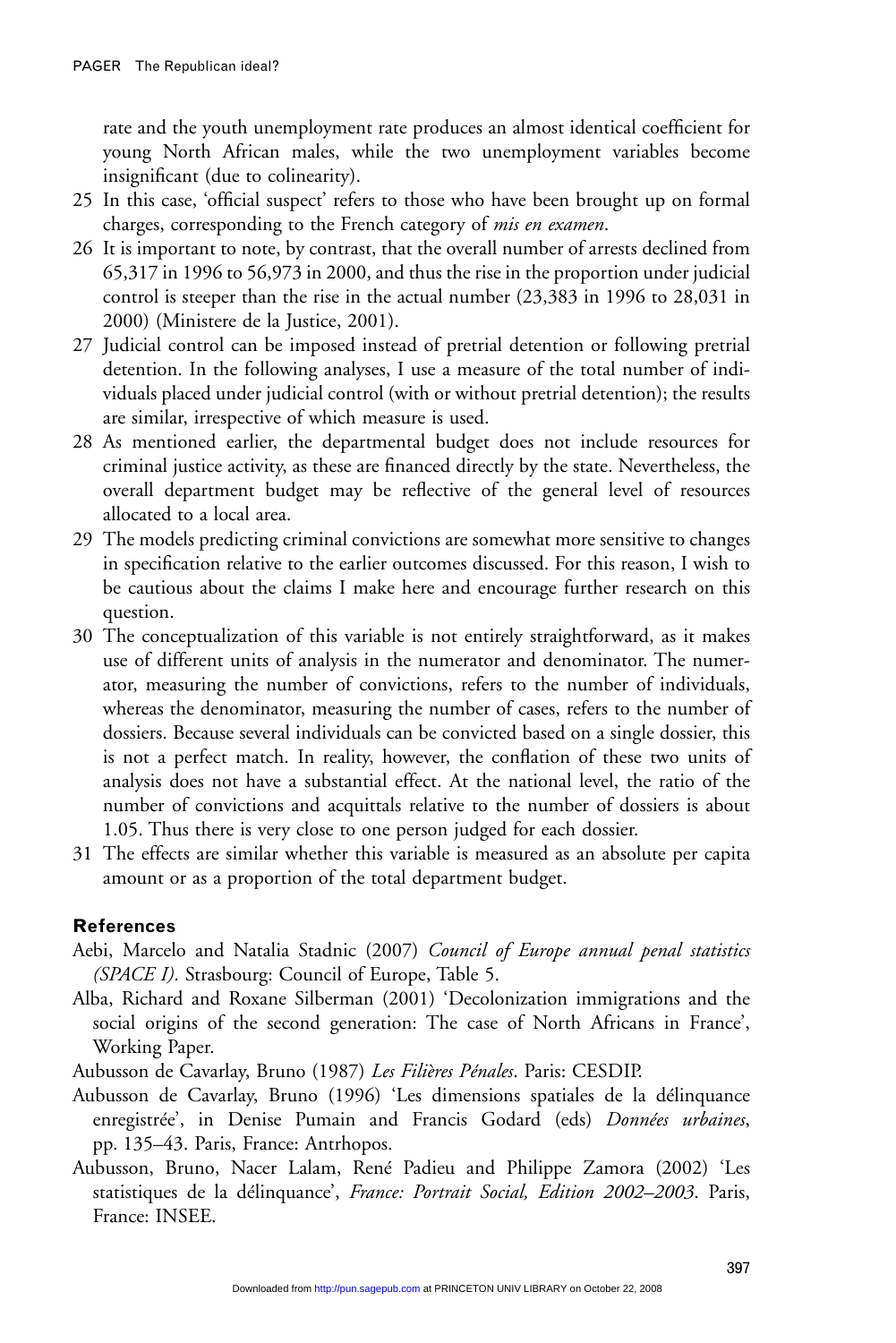- Bell, John (1999) 'The French pre-trial system', in Clive Walker and Keir Starmer (eds) *Miscarriages of justice: A review of justice in error*, pp. 354–70. Oxford: Oxford University Press.
- Body-Gendrot, Sophie (2000) *The social control of cities? A comparative perspective*. London: Blackwell.
- Body-Gendrot, Sophie (2001) 'The politics of urban crime', *Urban Studies* 38(5–6): 915–28.
- Bowen, John R. (2004) 'Does French Islam have borders? Dilemmas of domestication in a global religious field', *American Anthropologist* 106(1): 43–55.
- Brubaker, Rogers (1992) *Citizenship and nationhood in France and Germany*. Cambridge, MA: Harvard University Press.
- Cusset, Pierre-Yves (2006) 'Les statistiques ethniques en France: Où en sommes-nous?', *La Note de Veille du Centre d'Analyse Strategique* 22: 1–4.
- Duster, Troy (2006) 'Explaining increased racial conflict in post-industrial societies: The creation of systemic "competitive" youth unemployment', in Rik Pincten and Ellen Preckler (eds) *Racism in Metropolitan Areas*, pp. 7–22. Canada: Berghan Books.
- Eurobarometer (2008) 'Discrimination in the European Union: Perceptions, Experiences, and Attitudes'. Special Eurobarometer 296, http://ec.europa.eu/public\_opinion/ archives/ebs/ebs\_296\_en.pdf
- Federal Register (1997) *Recommendations from the Interagency Committee for the Review of the Racial and Ethnic Standards to the Office of Management and Budget concerning changes to the standards for the classification of federal data on race and ethnicity*. http:// www.census.gov/population/www/socdemo/race/Directive\_15.html (last accessed 6 December 2006).
- Freeman, Richard B. (1983) 'Crime and unemployment', in James Q. Wilson (ed.) *Crime and public policy*, pp. 89–106. San Francisco, CA: ICS Press.
- Glavanis, Pandeli M. (ed.) (2001) *'Muslim voices' in the European Union: The stranger within community, identity and employment*. UK: European Commission.
- Godefroy, Thierry and Bernard Laffargue (1991) *Changements économiques et répression pénale*. Paris: Centre de Recherches Sociologiques sur le Droit et les Institutions Pénales (CESDIP).
- Good, David H., Maureen A. Pirog-Good and Robin C. Sickles (1986) 'An analysis of youth crime and unemployment patterns', *Journal of Quantitative Criminology* 2(3): 219–36.
- Hodgson, Jacqueline (2002a) 'Suspects, Defendants and Victims in the French Criminal Process: The Context of Recent Reform', *International and Comparative Law Quarterly* 51(4): 781–816.
- Hodgson, Jacqueline (2002b) 'Hierarchy, bureaucracy, and ideology in French criminal justice: Some empirical observations', *Journal of Law and Society* 29(2): 227–57.
- Institut National de la Statistique et des Etudes Economiques (INSEE) (1994) *Portrait social: Les étrangers en France*. Paris, France: Imprimerie Nationale.
- Institut National de la Statistique et des Etudes Economiques (INSEE) (1999) *Recensement de la population de 1999. Tableaux thématiques, exploitation complémentaire: Population immigrée, population étrangère, France métropolitaine*. Paris, France: Imprimerie Nationale.
- Jackson, Pamela (2005) 'Minorities, crime, and criminal justice in France', in Ineke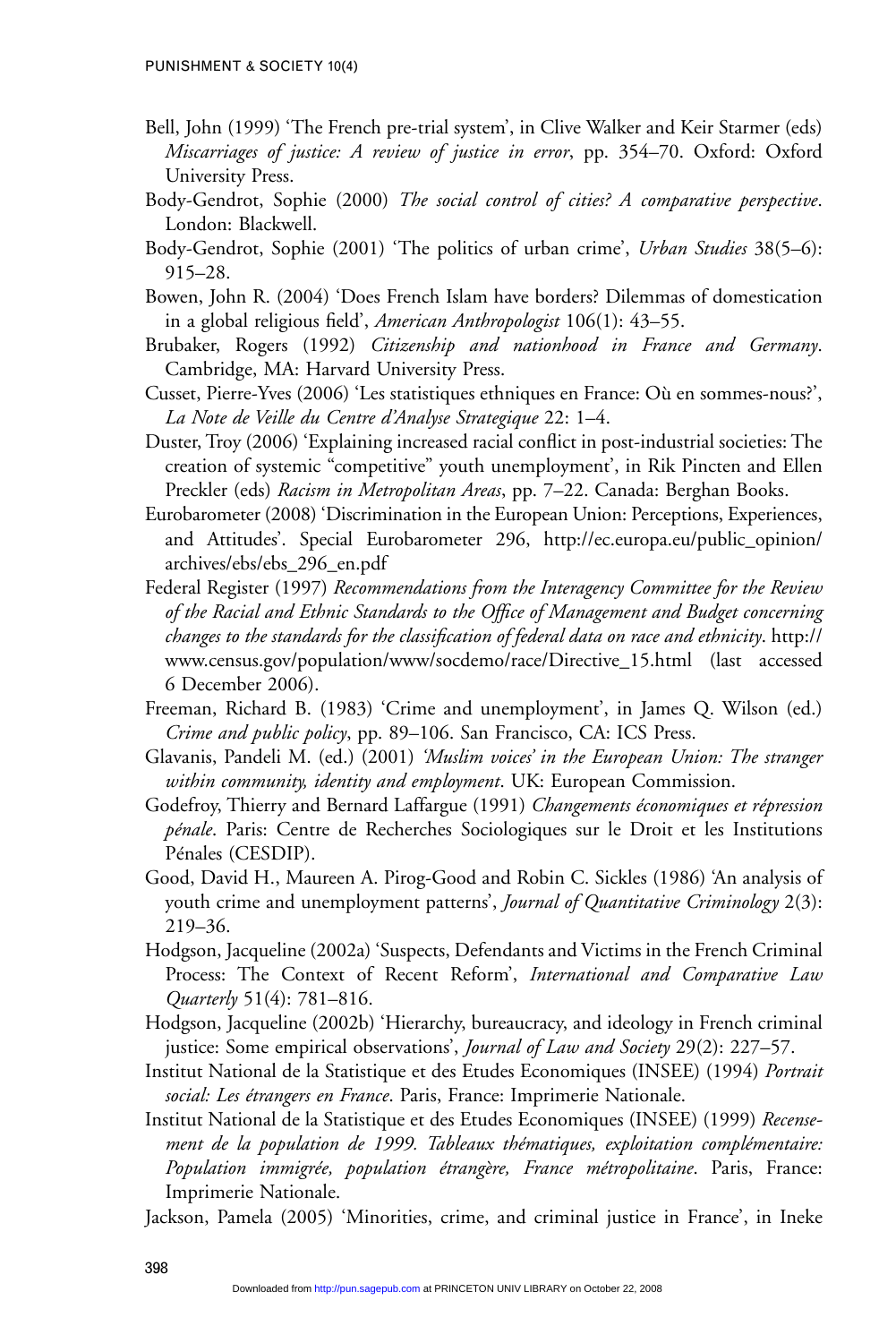Haen Marshall (ed.) *Minorities, migrants, and crime: Diversity and similarity across Europe and the United States*, pp. 130–50. Los Angeles, CA: SAGE.

- Jobard, Fabien (2002) 'Ces conflits urbains à venir: A propos d'une mobilisation politique à Dammerie-les-Lys', *Espirit* 290: 152–62.
- Jobard, Fabien and Sophie Nevanen (2007) 'La couleur du jugement: Discriminations dans les décisions judiciares en matierè d'infractions à agents de la force publique (1965–2005)', *Revue Française de Sociologie* 48(2): 243–372.
- Kaltenbach, Jeanne-Helene and Michele Tribalat (2002) *La République et L'Islam: Entre crainte et aveuglement*. France: Gallimard.
- La Commission Nationale Consultative des Droits de l'Homme (2008) *La lutte contre le racisme et la xénophobie: Rapport d'activité 2007*. Paris: La Documentation Française. www.cncdh.fr
- Lagrange, Hugues (2001a) 'Crime et conjoncture socio-économique', *Revue Française de Sociologie* 42(1): 57–79.
- Lagrange, Hugues (2001b) *De l'affrontement a l'esquive: Violences, delinquances, et usages de drogues*. Paris, France: Syros.
- Le Bras, Herve (1998) *Le démon des origines: Démographie et extrême droite*. Paris: Editions de L'Aube.
- Lévy, René (1987) *Du suspect au coupable: Le travail de police judiciaire*. Genève-Paris: Médecine et Hygiène/Méridiens-Klincksieck.
- Liska, Allen E., Joseph J. Lawrence and Michael Benson (1981) 'Perspectives on the legal order: The capacity for social control', *American Journal of Sociology* 87(September): 413–26.
- Mary-Portas and Tournier (1998) 'Derrière les Chiffres, Réalités de la Répression Pénale de la Délinquance des Etrangers en France' Edition *Information Prison Justice*, n. 84.
- McKillop, Bron (1998) 'Readings and hearings in French criminal justice: Five cases in the tribunal correctional', *American Journal of Comparative Law* 46(4): 757–83.
- Ministére de l'Interieur (1996) *Aspects de la criminalité et de la délinquance constatées en France en 1995*. Paris, France: La Documentation Française.
- Ministére de l'Interieur (2002) *Aspects de la criminalité et de la délinquance constatées en France en 2001*. Paris, France: La Documentation Francaise.
- Ministére de la Justice (1999) *Administration Penitent Rapport Annuel d'Activite 1999*. Paris: La Documentation Francaise.
- Ministére de la Justice (2000) *Donnée locales: L'activité pénale des jurisdictions en 2000*. Paris: La Documentation Francaise.
- Mucchielli, Laurent (1999) 'Il n'y a pas de statistique raciste, seulement des interprétations', *Mouvements* 3: 115–17.
- Mucchielli, Laurent (2002) 'Délinquance et immigration en France: Un regard sociologique', Working Paper – CNRS/CESDIP.
- Mucchielli, Laurent (2003) 'Délinquance et immigration: Le sociologue face au sens commun', *Hommes & Immigrations* 1241(January–February): 20–31.
- Peer, Shanney and Daniel Sabbagh (2008) *French Color-Blindness in Perspective: The Controversy over Statistiques Ethniques*. French Politics, Culture & Society 26(1): 1–128.
- Quillian, Lincoln (1995) 'Prejudice as a response to perceived group threat: Population composition and anti-immigrant and racial prejudice in Europe', *American Sociological Review* 60(4): 586–611.